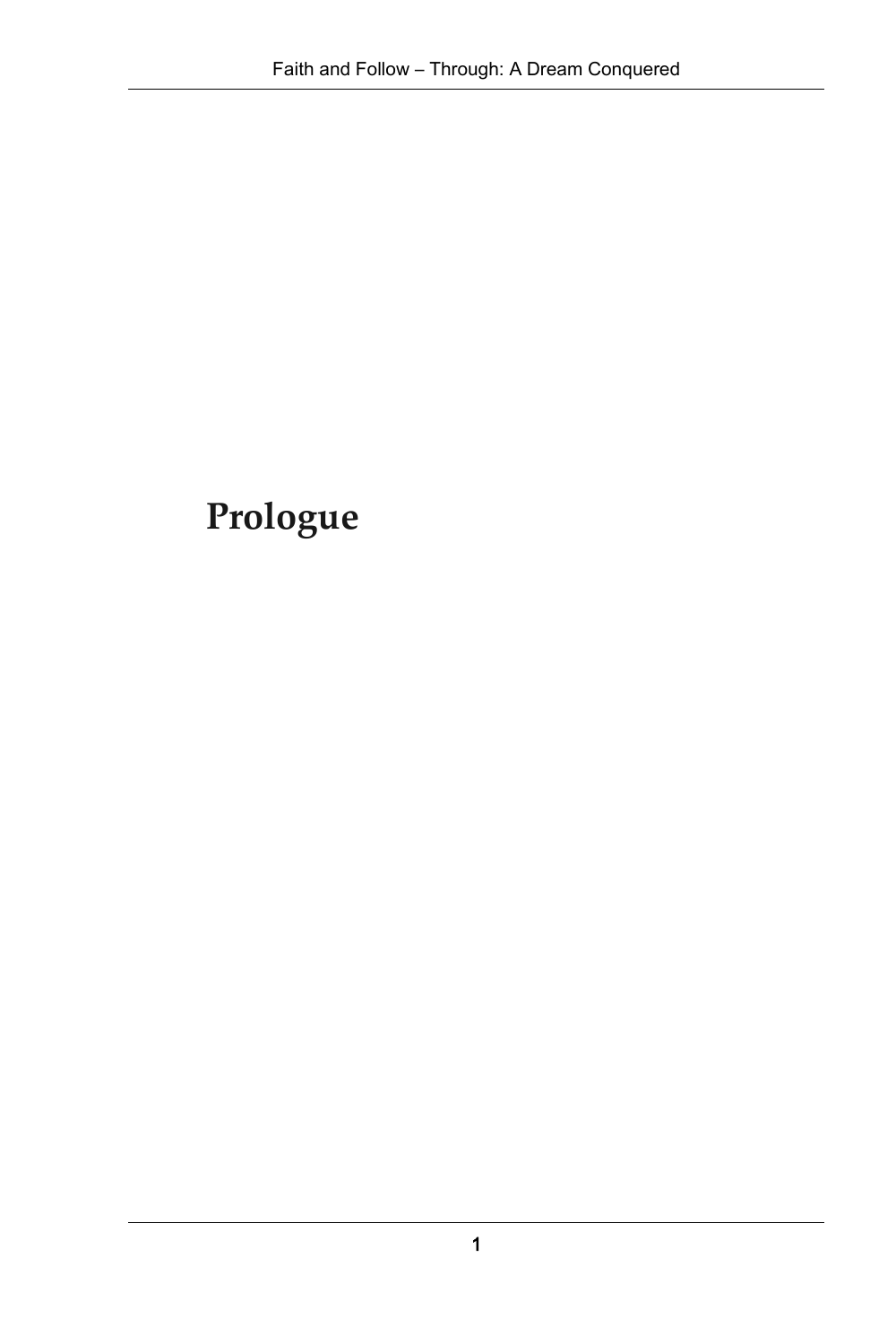*"What happens to a dream deferred? Does it dry up like a raisin in the sun? Or fester like a sore-- And then run? Does it stink like rotten meat? Or crust and sugar over- like a syrupy sweet? Maybe it just sags like a heavy load. Or does it explode?" – Harlem, Langston Hughes*

Where does a dream begin? Is it in an instant or does it make itself visible with time? Does it rush in and take your soul by storm or do you simply stumble upon it? I believe that dreams hit you like an epiphany, but then they linger and begin to consume you until you decide to take action and go to war. On your courageous journey to battle, there will be chaos and numerous obstacles, such as doubt, to discourage you from embracing this challenge.

Many allow the dreams that God has placed within them to be deferred and eventually die. There are many reasons that this happens and some of which are: doubt (the grim reaper of all dreams), fear, naysayers, and lack of work ethic. Growing up, I had the dream of playing football for the legendary University of Miami Hurricanes.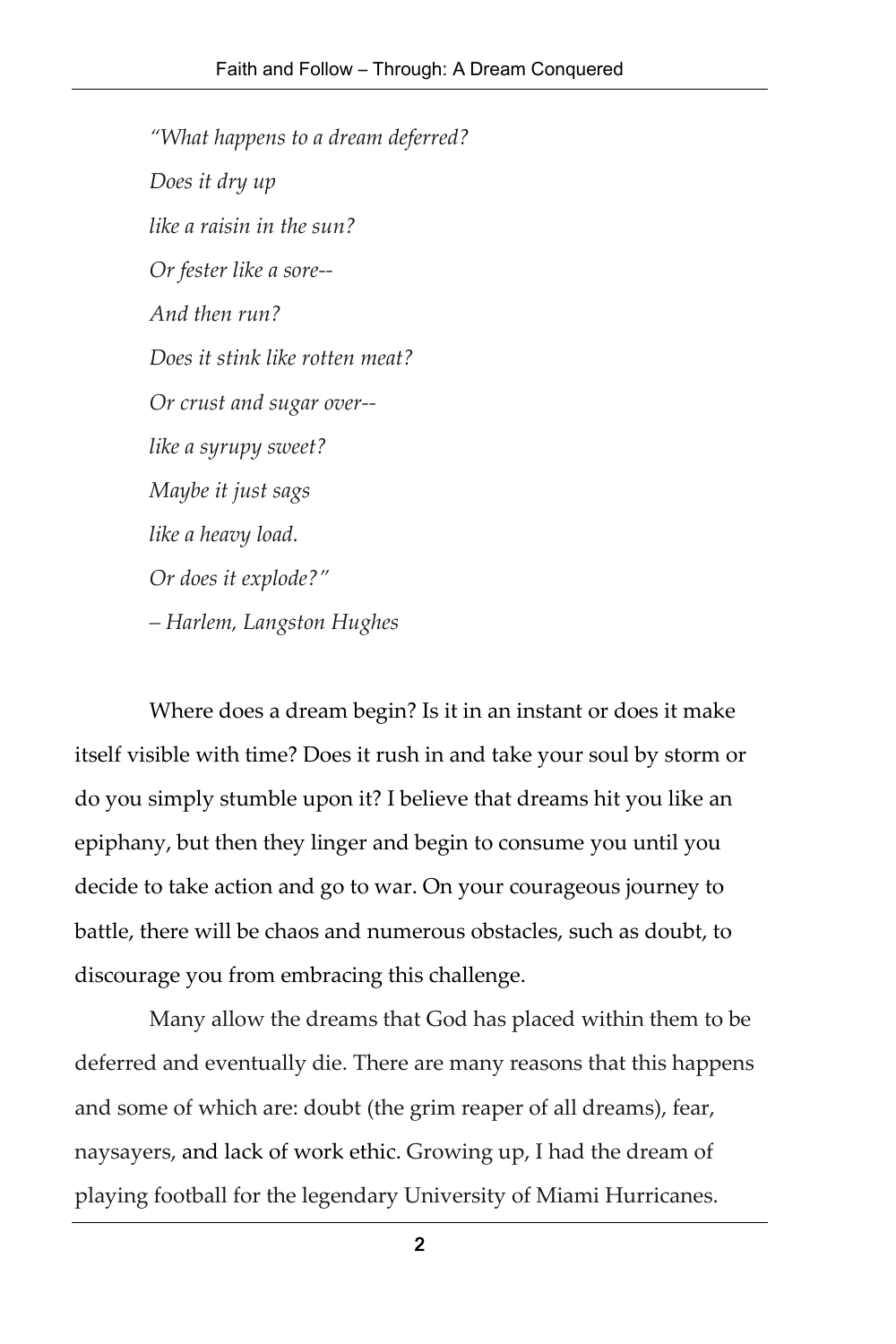There were numerous odds stacked against me: my height and build, but I had a choice to make. I could back down from my dream in the face of those obstacles or I could power through them. I chose to do the latter. Instead of allowing my dream to be sidelined, I became an active participant in making it become a reality.

*Fear: Forget Everything and Run*

*Giving up on a dream that I so earnestly desire just won't be done I'm going to do big things, I'm going to impact the world Grinding for everything I have and praying that God keep my soul Doubt won't win, it shall not defeat me I give God glory and watch the haters bow before my feet.*

This is the mindset that one must have in order to conquer a dream. You must separate yourself from negativity and vehemently oppose anything to do with doubt. You have to transcend above the dissenters and simply let them become your motivators. The skeptics do nothing more than slow you down, and the dream will not wait for you. There's no app for how to pursue your dream; no Uber or Lyft that can simply take you there. It does not work like that, and for that I am quite grateful. I cherish the simple fact that the things we want in life do not come when we so desperately want them. I know that is baffling since I am a part of a generation that seems to want everything right now, and thinks that it's supposed to be easy. On the contrary,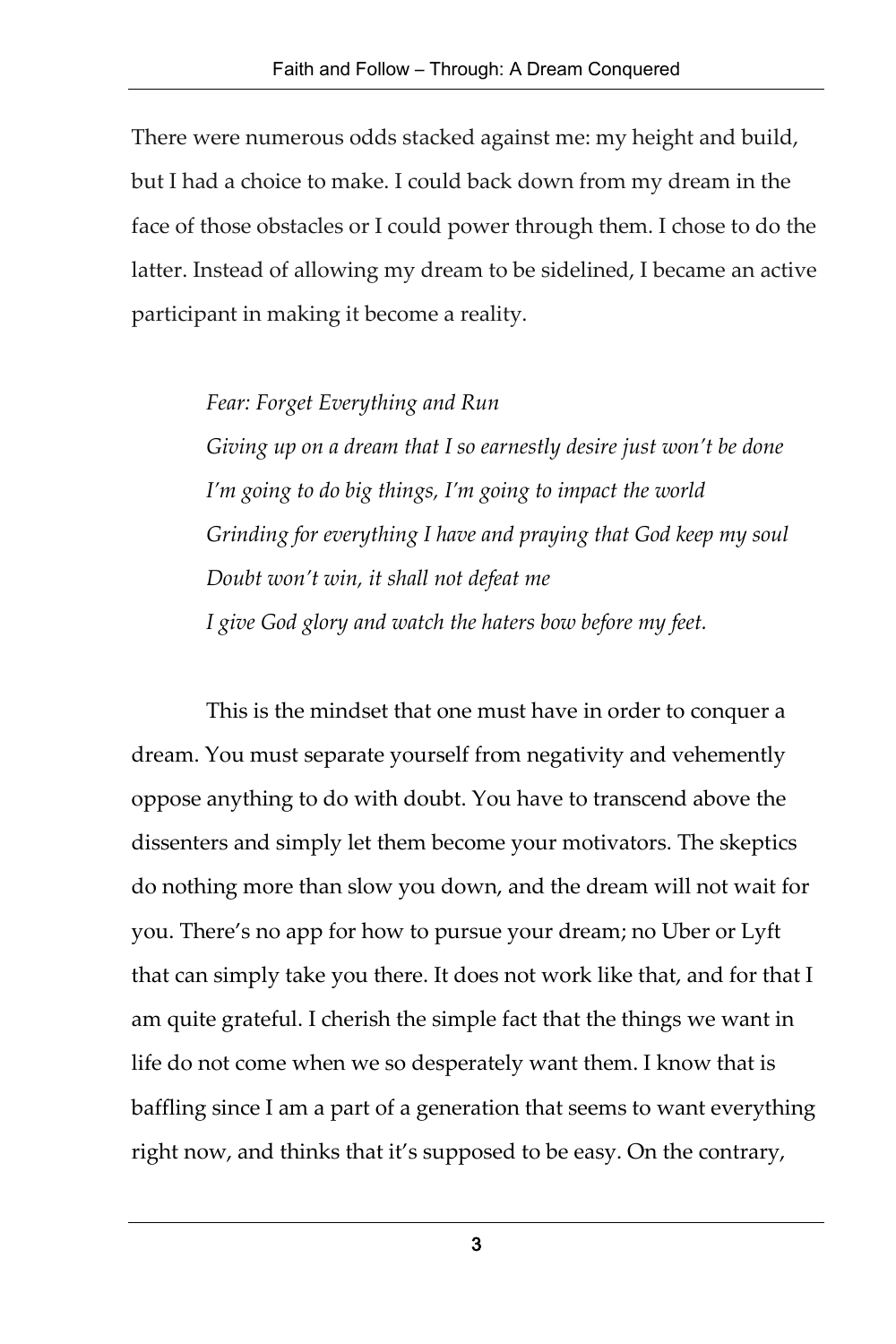my generation is full of intelligent hustlers who do not conform to the institutional way of life.

The institutional way of life refers to the traditional unwritten central dogma that says you must go to school and then work hard at a full-time job for forty years and then retire at 65. My generation is all about doing what you love as soon as you can for as long as you can in order to make a better life for yourself, your family, those in your circle, and sometimes even the world. There's no difference in work ethic. There is still a process and there will be countless failures along the way, but with each failure comes an adjustment. Eventually, you'll transition from working harder to working smarter. Some see it as lazy, but I argue that it is brilliant. We have a vision or an idea and then we try to make it a reality.

Dreams give birth to the hustle. When the dream reveals itself, you have to go get it: dedicating your time and focusing your mind and energy on achieving that dream. We want to run our show our way, by any means, and pursue the "good life" in the manner that we wish. There is more than one way of going about getting something accomplished. As long as you have the endgame in mind, see it through. Though you may have support along the way, when it comes down to it they will not be able to conquer your dream for you. It'll be up to you, relying on your faith and own volition. Inevitably, there will come a point when you will have to look your dreams in the eye and not blink or turn away. When it is fourth and goal on the one and your back is against the hostile crowd; you're either going to 1) turn it down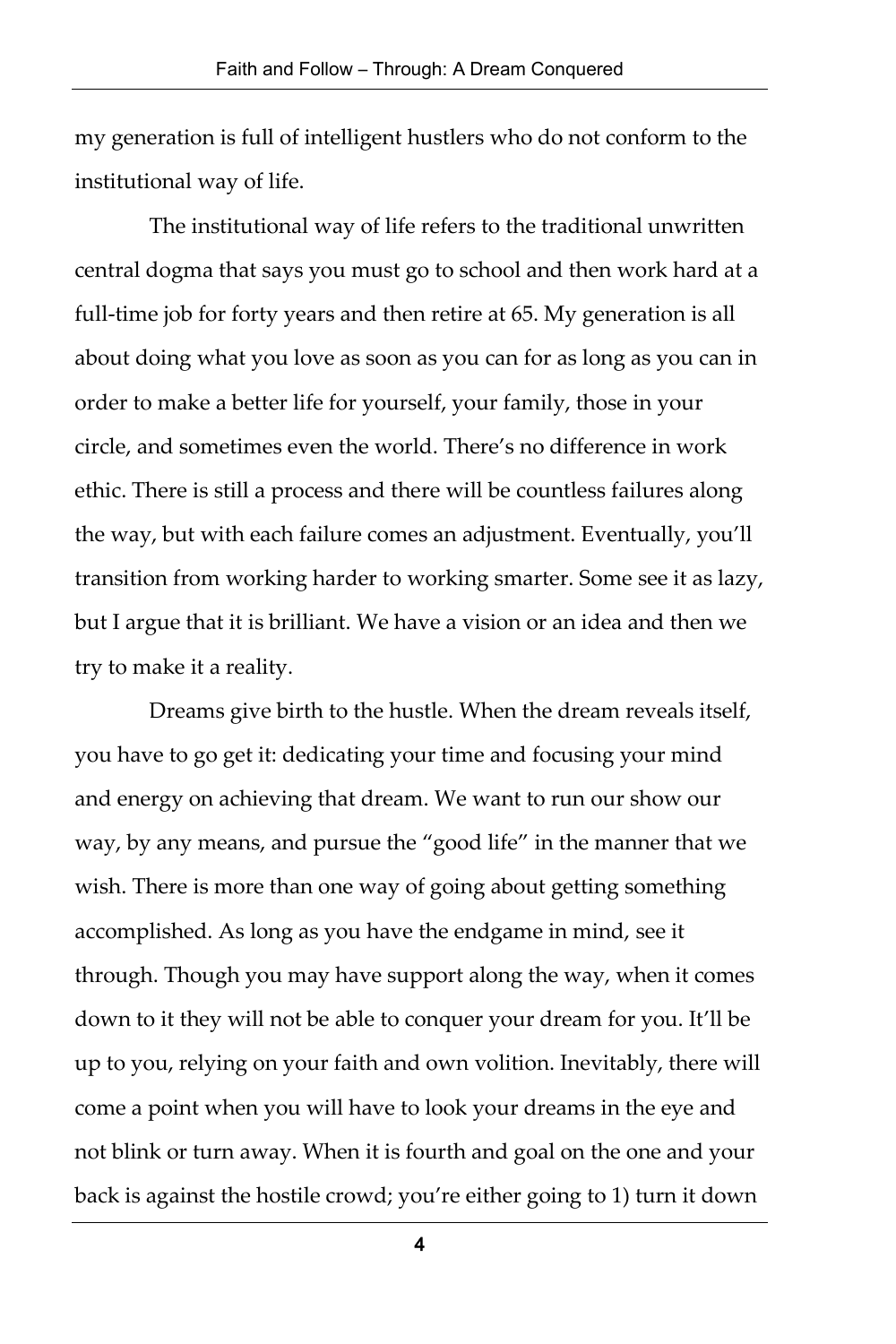and let them score or 2) put your face in the fan, make it bloody, and hold your ground. There are no draws in this game we call life.

When I was younger, my father would tell me this old African Proverb about the lion and the gazelle. The lion must wake up every day and know that if it wants to survive, it has to track down and kill the gazelle. The gazelle, however, must also wake up every day and know that if it wants to survive until the next day, it must outrun and outwit the lion. Would you rather be the gazelle or the lion? Scientifically speaking, upon stressful or threatening conditions one will either fight or take flight. Our bodies have chemically wired defenses to keep us safe. If something's not right, your body will tell you, but we ultimately decide how we respond. I chose to be the lion and fight. Upon my own volition, I decided that if I wanted something I was going to go hunting. When I proclaimed something to be for me, I was going to take action. You must put in the work to accomplish your endeavors. I also chose to voice it as Proverbs 18:21 tells us that, *"life and death is in the power of the tongue*." My father believed that we could speak things into existence. This simply means that if you say out loud what you whole-heartedly believe you'll accomplish, then the universe will find a way to make it come into fruition. It demonstrates vigilance. You must be consistent and steadfast in order to attain what you have envisioned and let nothing impede that process. It is paramount to not lose faith. Where there's faith, there's hope, and where there's hope, there is always possibility.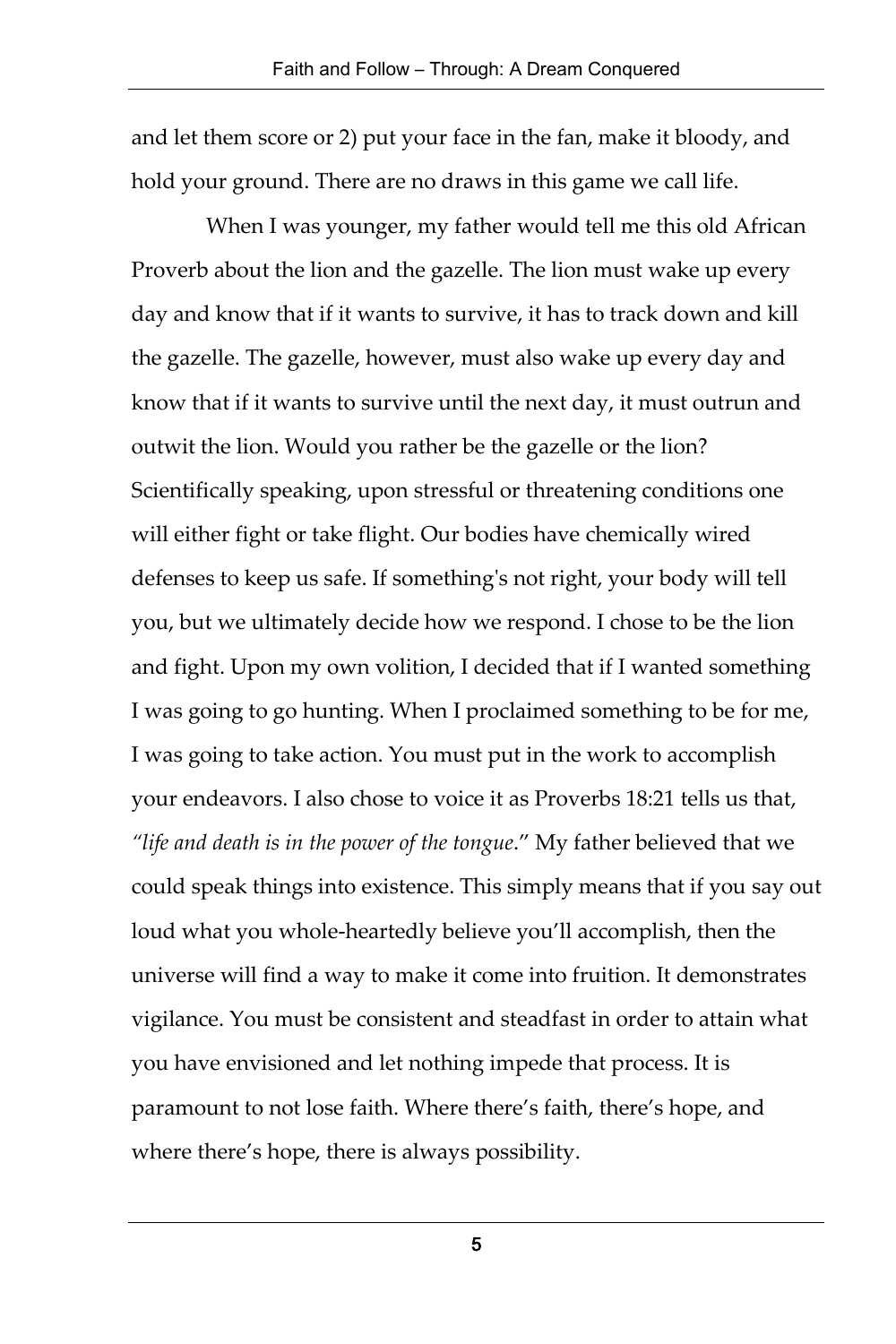I realized my dream of becoming a member of the Canes through faith and follow-through. There is nothing remarkably different between myself and my peers, or anyone who may be reading this book looking for inspiration. What made the difference for me was dedication, perseverance, and goal setting. Of course, having God backing me didn't hurt! To those who have a dream that has been shot down, I challenge you to revive it and go from having a dream deferred to a dream conquered!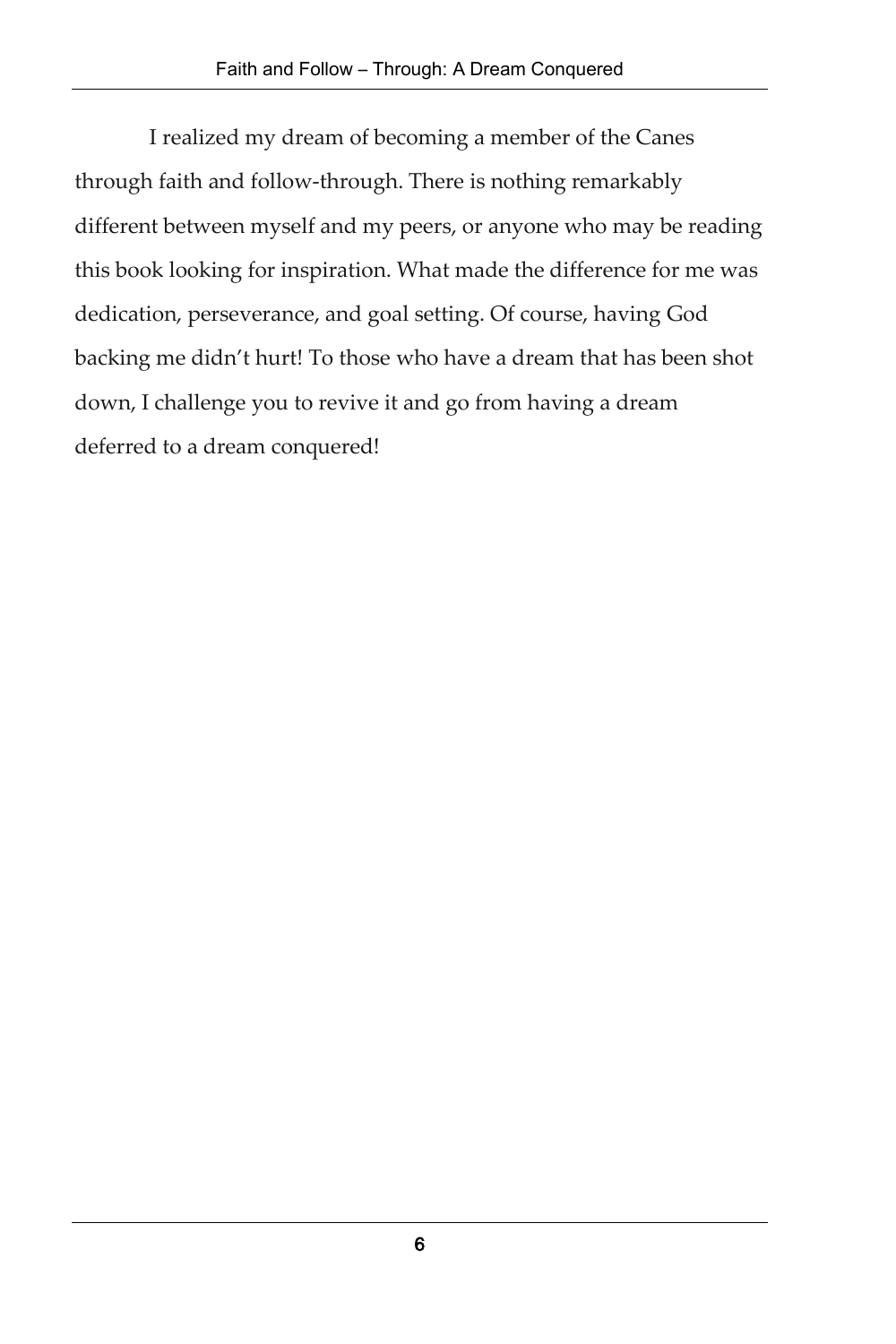## **Part One: The Dream is Born**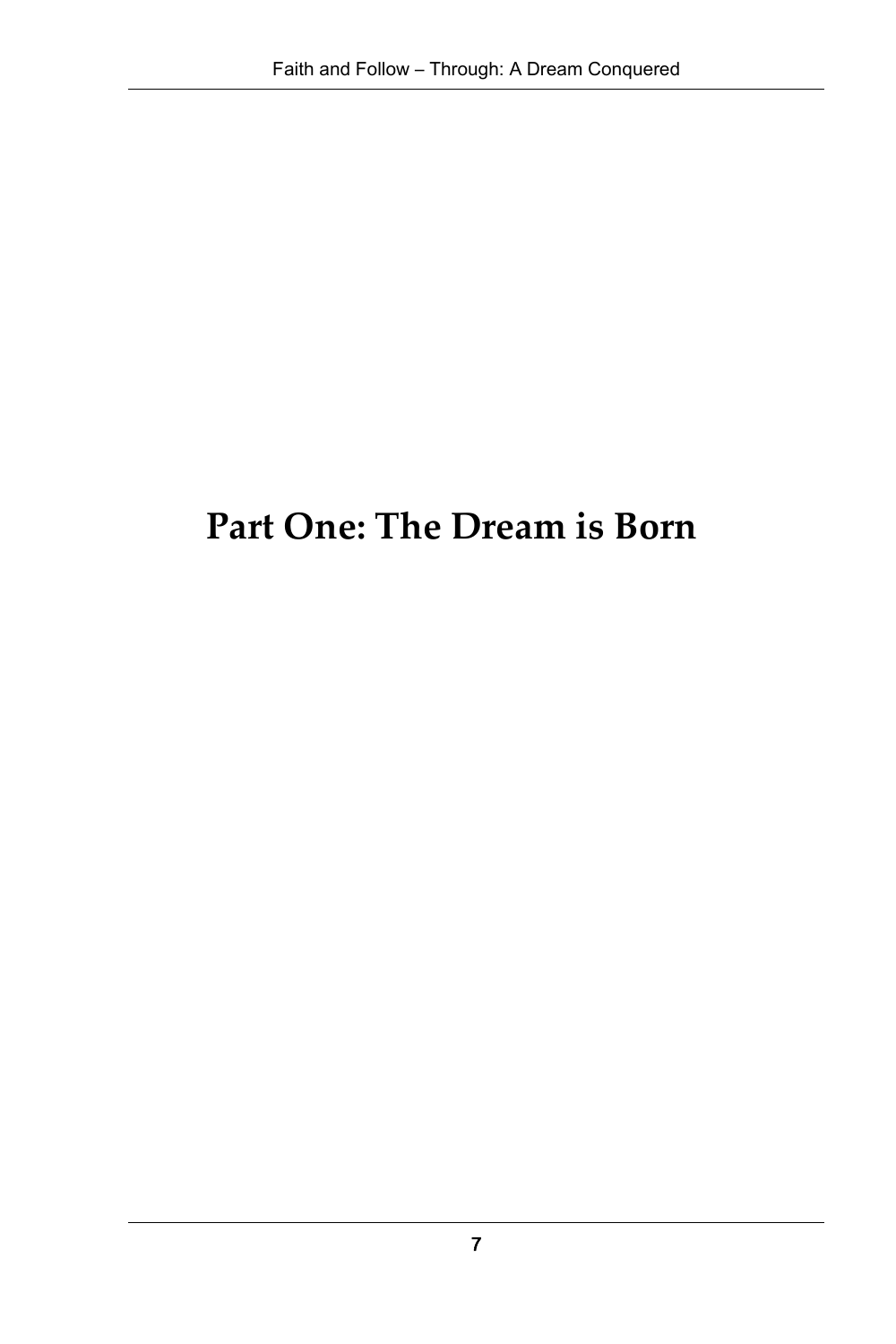### **As A Man Thinketh**

*"Dream lofty dreams, and as you dream, so shall you become. Your Vision is the promise of what you shall one day be."-James Allen*

It was 2001; the University of Miami Hurricanes had just won the FBS National Championship. They had so much energy and a swagger that was unparalleled. I told my parents that night that I was going to be a Hurricane. Something spoke to me that night, and I just knew that one day I'd be one of the ones running out of the smoke. I was so sure of my dream that not long after the Canes won the championship, my father, brother and I took a fog machine that my mother had brought home and hooked it up. We started crafting introductions as if I was being introduced to a crowd and running through the smoke to thousands of awaiting people. Enacting my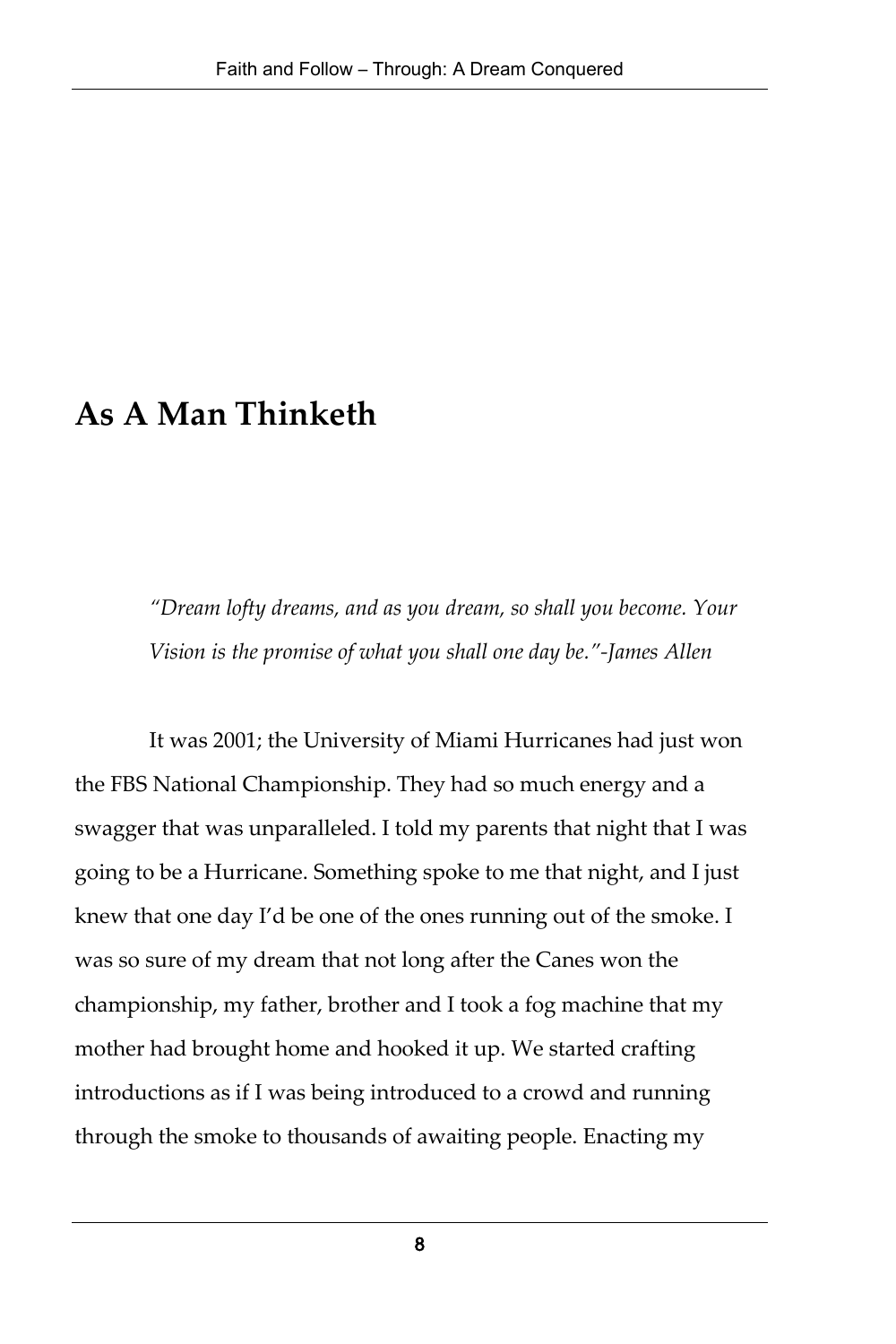dream made it seem so real and I knew that I would have the support of my family behind me as I pursued it.

Usually in childhood, there is phase where you believe everything that you're told. Thankfully, my parents always told me that I could accomplish my dreams. I know what you're thinking: all parents say the same thing when you're young. The disparity, however, lies in the fact that some parents say it for the sake of encouragement, as opposed to others who say it because they themselves also live it. I'm 24 years old and my parents' words of affirmation still haven't changed: my Mom still quotes Philippians 4:13, *"I can do all things through Christ who strengthens me."* Pops continues to quote James Allen's *"As a Man Thinketh"* saying, *"As a man thinks, so he is; as he continues to think, so he remains."* Proverbs 23:7 also quotes, *"For as a man thinketh in his heart, so is he…"* The fact that they allowed me to do things like take a fog machine and pretend I was already a Hurricane rendered the dream immovable in my mind. They shaped a force inside me that gave me the fire to conquer whatever came my way. The dream became more solidified and my mindset more immovable. Not accomplishing my goal was not an option because I knew without a shadow of a doubt that I would check it off my list. My mother's smile and faith along with my father's advice and calm temperament is what enabled me to chase my dream and never look back.

When trials were present within the household, I would never know why; but I could always tell when. My mother is the type to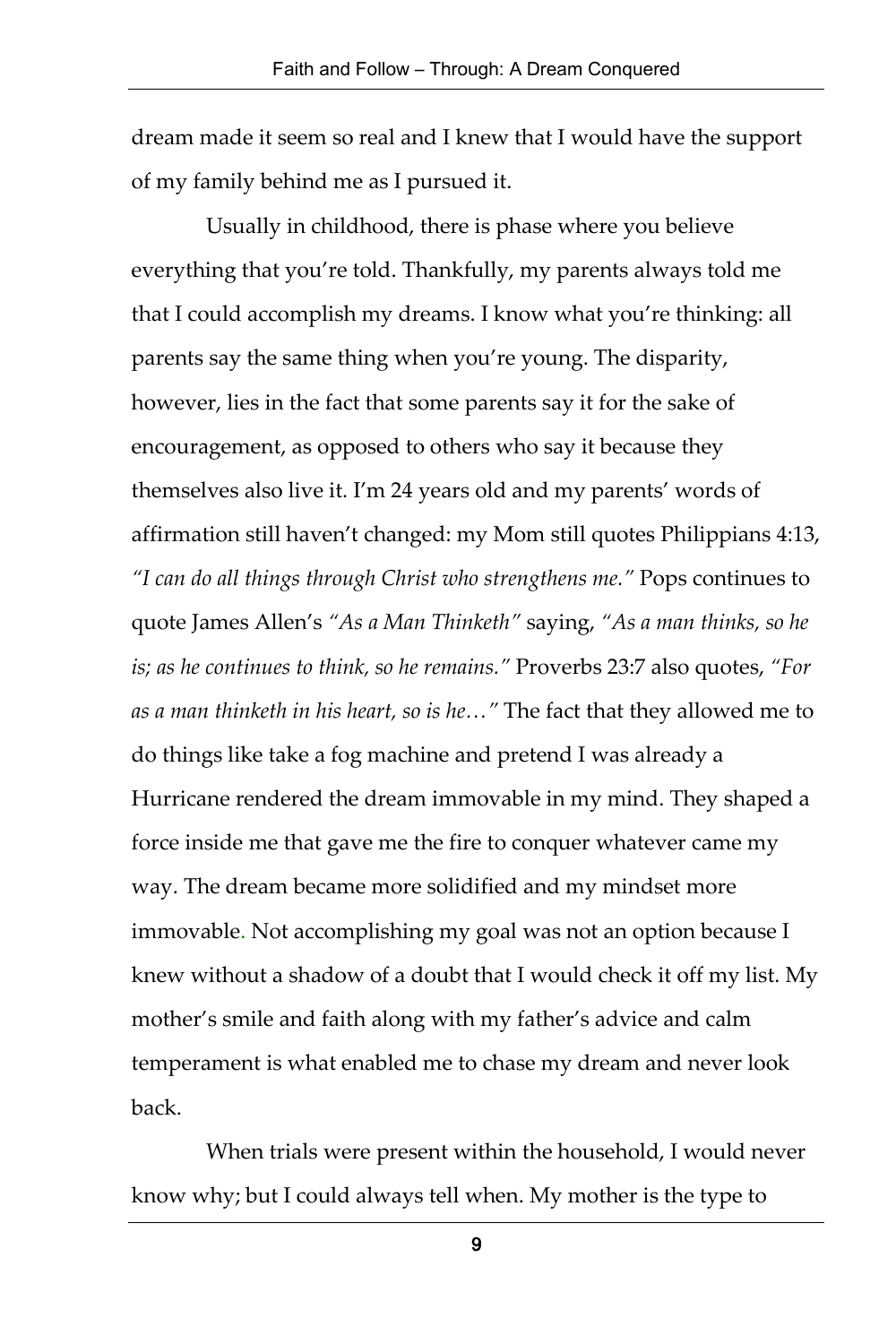quickly respond and react to whatever adverse situation presented itself. My father, on the other hand, is the type to simply take a deep breath and take care of the situation when it's time. My mother's disposition and vibe was easy to read because she wore it, even though she would try and hide it from my brother and me. If I'd ask what was wrong she'd simply smile and say everything was fine and that God is good. I could never really get inside my father's head because he stayed even-keeled no matter what emotion I sensed from my mother. He seemed to just always approach every situation the same--with no worries. It made me feel good to see my mother smile, but it made me feel assured to see my father calm. I think that is why to this day I'm always smiling and don't ever seem to be bothered and stressed by anything. When adversity strikes, I say, "Here's my problem, now what's my solution?" and simply handle business and get it done.

There is one more person who really propelled me to try to achieve what many said would not and could not be done – my brother Kiambu. The fact that he was in my life made me want to do everything the right way. Whether it was in school, on the court, or on the field; I wanted my brother to see me follow through, take responsibility, and be accountable for anything and everything to which I vowed commitment. My brother added an entirely new element to the grind. Growing up, he was my shadow. Wherever I was, best believe he was there too. Even when I started playing baseball at six years of age, guess who was in the lineup in the nine hole at three years old? Pops always told me that when all else fails, we were going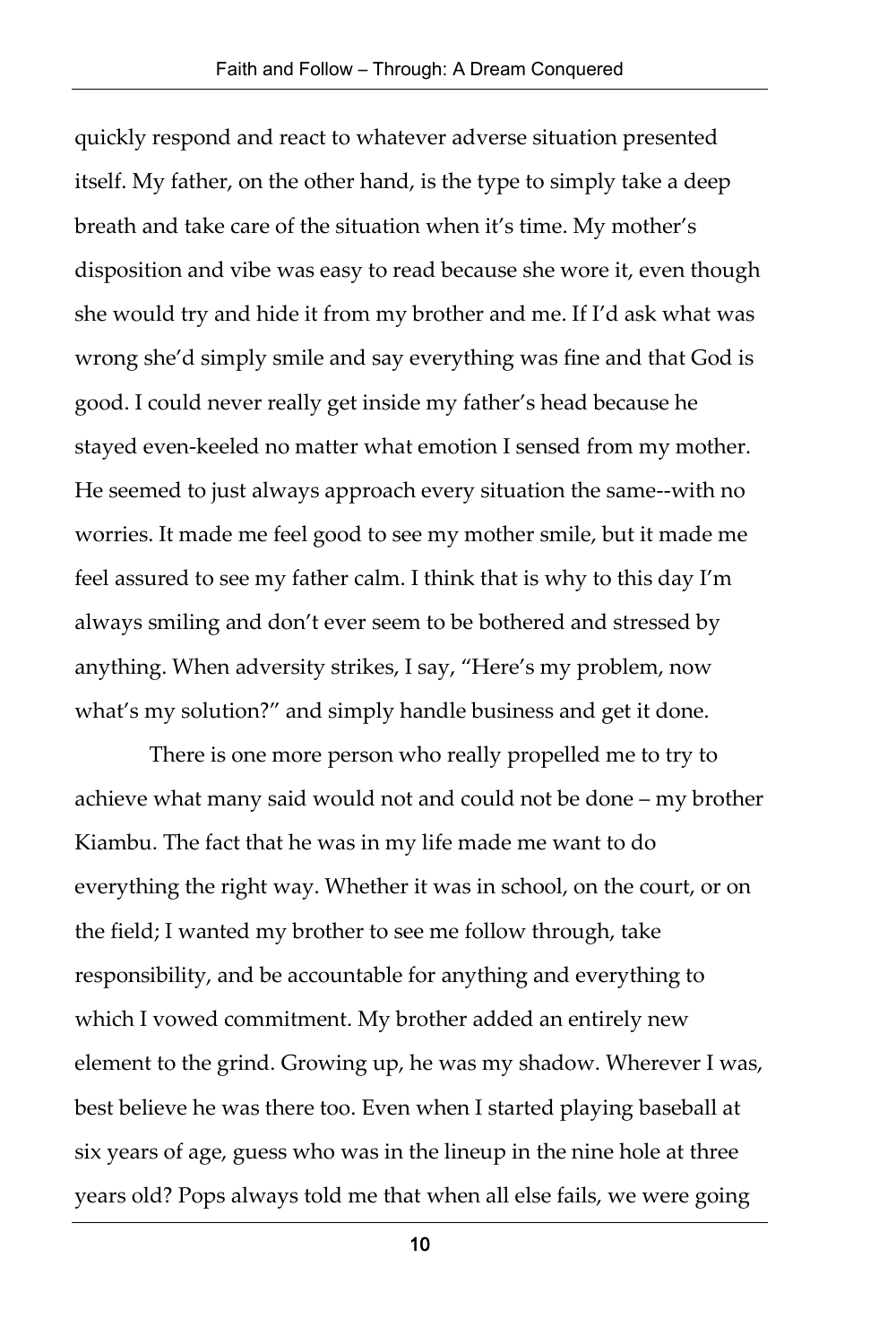to be all each other had. My brother never doubted me. He was always in my corner and I in his.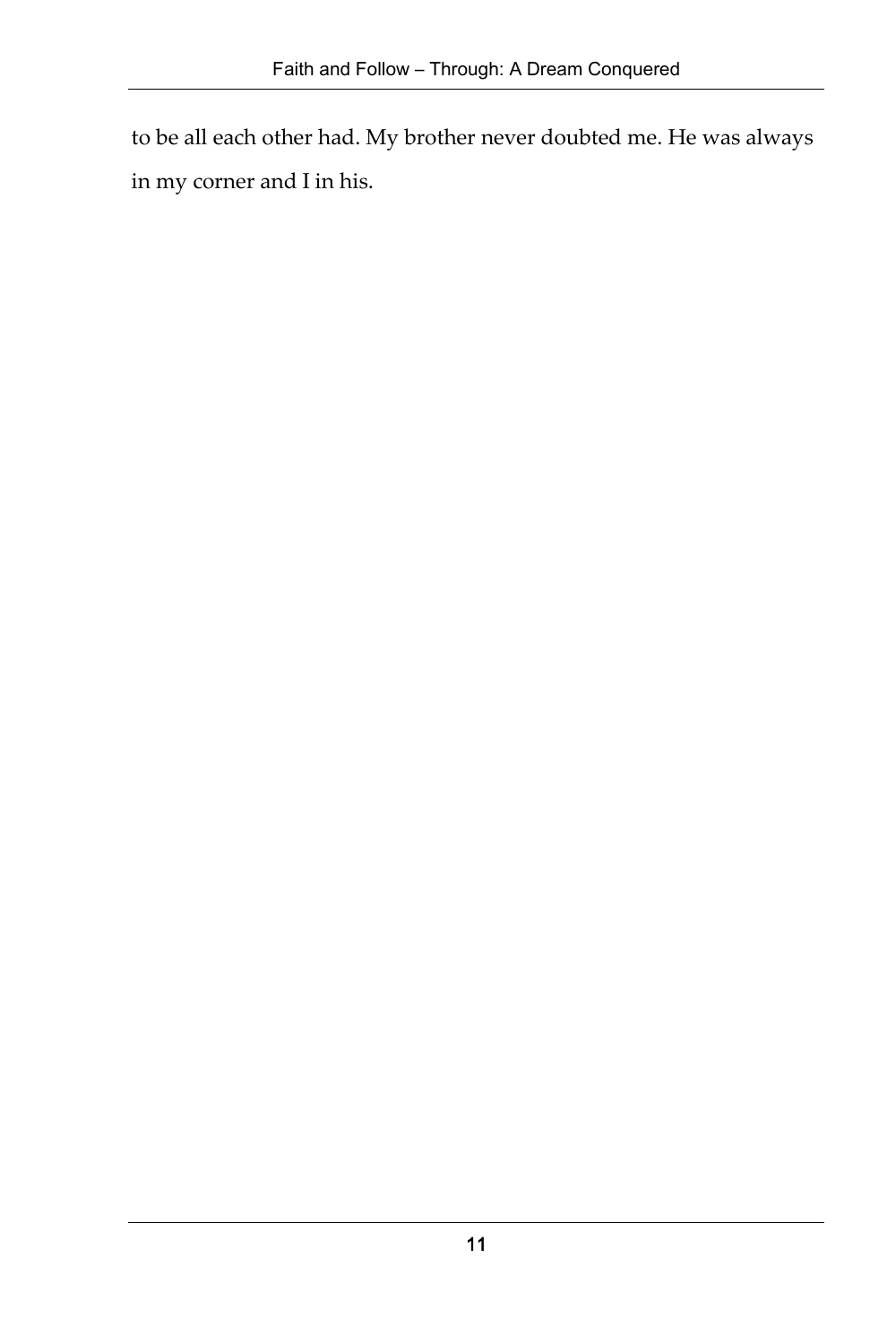## **Football Beginnings**

I started playing junior pro football at eight years old. I played fullback (FB) and linebacker (LB). I wanted to play like Ray Lewis. I started playing quarterback at ten and wanted to rock number two because of Willis McGahee, a former UM great. On defense I played Safety; because I was undersized I thought of myself as an Ed Reed, Bob Sanders hybrid. When entering the seventh grade, I couldn't see over the line so I was moved to FB. Because of my speed and aggression, the coach played me at noseguard with the Varsity eighth grade team as well as FB and safety for the seventh grade JV team. I did really well at noseguard, until one team decided to trap and I could no longer tell where the hits were coming from. That was a long game. Aside from that, I definitely held my own and had many tackles for losses.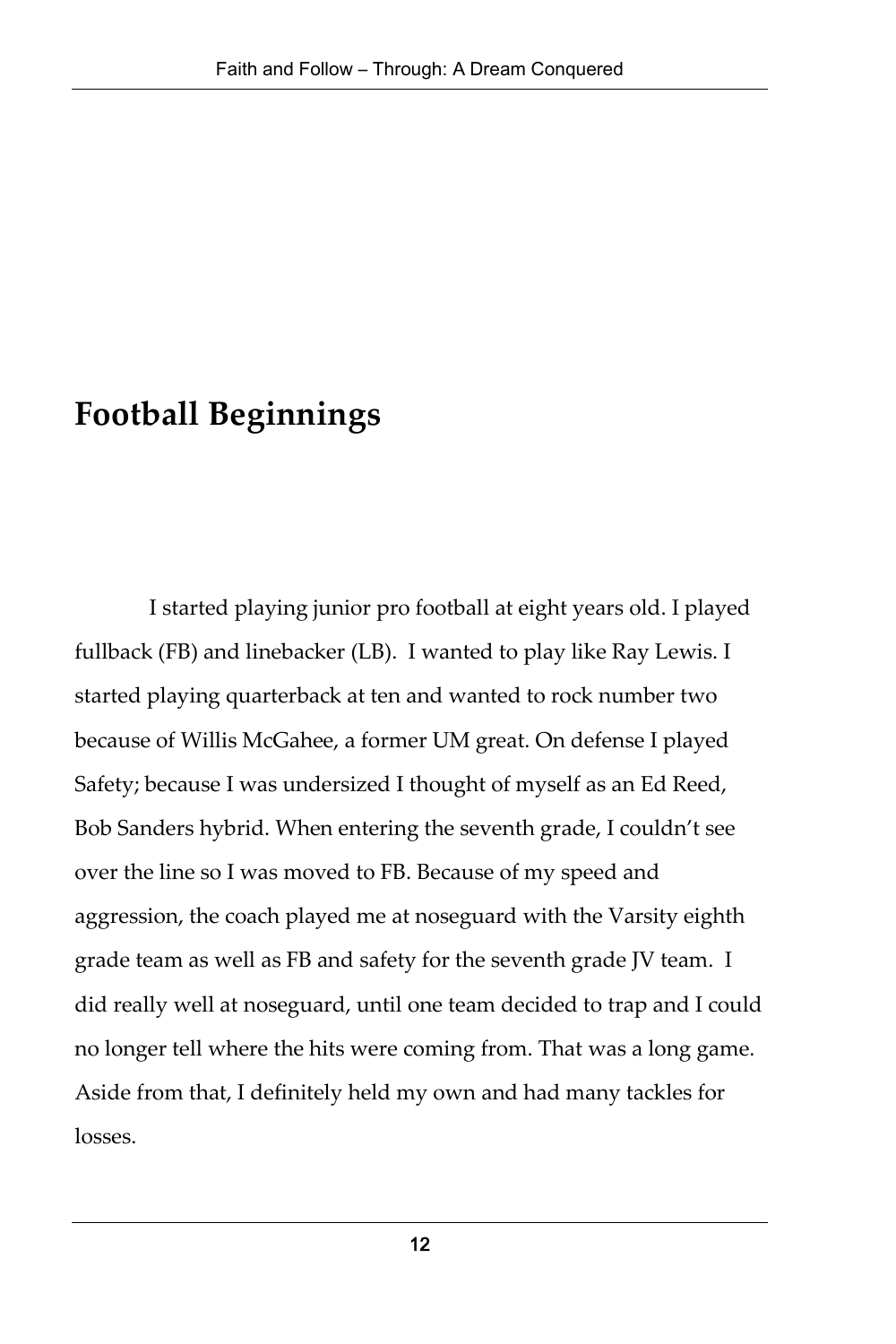From seven years old on, I'd continue to envision myself at the University of Miami. When I was ten or eleven, my father took my brother, God-brother, and I to go see Miami vs. Georgia Tech in Atlanta. After the game, I got a few autographs from guys like Roscoe Parrish and Antrel Rolle. The summer going into my seventh grade year, I attended a Larry Coker football camp. When I stepped onto Greentree (the practice football fields), it was even more validation that this was meant for me. I remember like it was yesterday: doing chop block drills with then-linebacker coach Randy Shannon and my father and I getting to chat with Ed Reed. I remember Coach Coker telling everyone to get off the field and then run back on with some passion and enthusiasm because that was the standard at the University of Miami – nothing but excellence.

After that camp, it was even more all about the U! I wore Miami apparel, every piece of artwork I made had something about Miami. I even had my room painted orange and green! I truly bled orange and green and emphatically believed that I was going to play there one day. I was always self-motivated and it helped to have supportive family who enabled me to have the freedom to empower myself. I did not care who you were or what you said, you were not going to determine where I ended up. As I transitioned into high school, my mindset evolved onto a whole other level.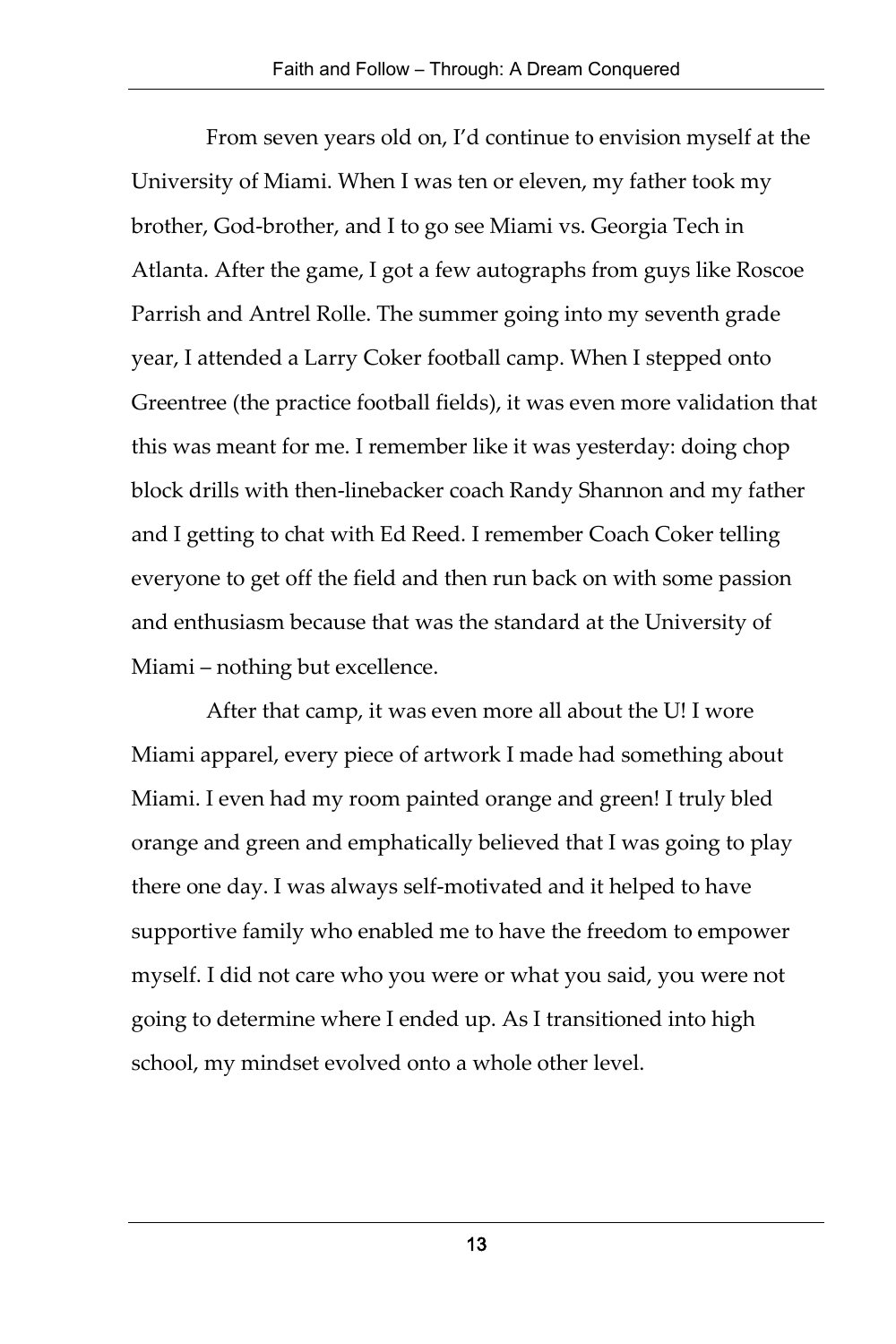### **High School: The Training Ground**

#### **Freshman Year**

Entering  $9<sup>th</sup>$  grade, I was  $5'1''$  and weighed 131 lbs. My summers since I was about six were filled with travel baseball. I was a switch-hitting middle-infielder. I loved to drag bunt and slap singles from the left and swing for the fences from the right. We weren't your ordinary 13U squad considering the fact that we would run twenty poles (foul pole to foul pole) before every practice. Sometimes we ran timed "triangles" (home plate-foul pole-foul pole-home plate) and "W's" (home plate-foul pole-second base-foul pole-home plate) in the middle of practice.

Needless to say, when football peeked its head around the corner, I was more than in shape. The summer before my first high school football training camp, I was running hills (one was about thirty yards long on a thirty degree incline and the other forty five yards long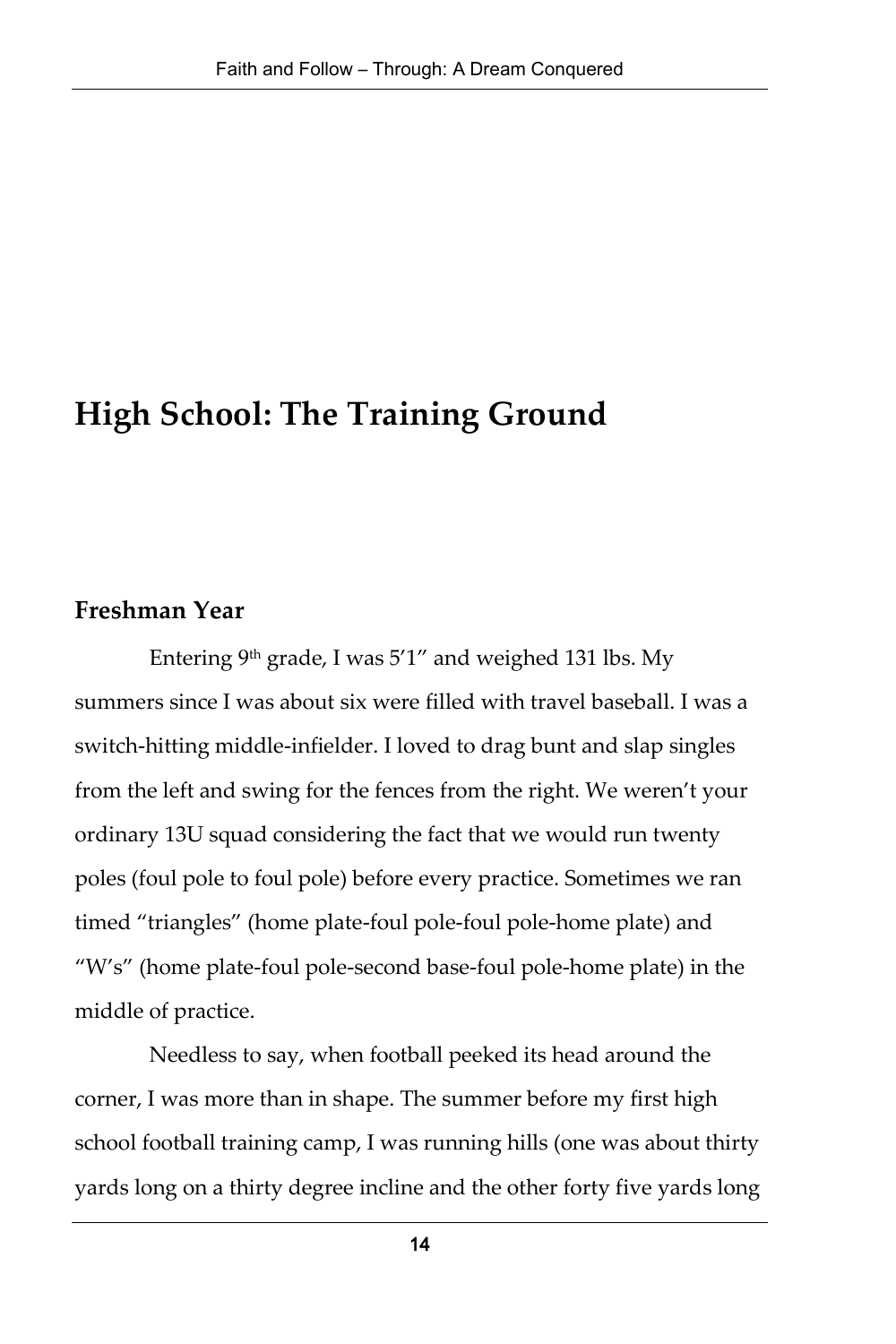on a sixty five degree incline) and poles for baseball, so I had already programmed in my mind that I wasn't going to be out of shape. Due to my short stature, they played me at corner even though in junior high, I had played fullback and safety. Unfortunately, I was not the fastest, but pound for pound I was arguably the hardest hitter in our class. I was small, but I could hit, so they moved me inside to linebacker.

I learned that year that it is not good enough to just be good enough. You can never be anyone's equal, you have to be better and not to a small degree. You have to lead the field in a major way and stand out so that there's no doubt in your coach's mind as to who belongs on that field. Since our school was new, we did not have a freshman squad, so we just played JV teams from other schools. My ninth grade year was the first year that my high school had all four classes represented. The school finally had grades 9-12. The JV team finished the season 4-2 and the remainder of the season was spent like fall camp serving the varsity. If you weren't on varsity, you were on scout team. Scout team meant that you were to give the varsity a good simulation of the opposing teams' plays. To put it plainly, we were just another body for the varsity to practice against and attempt to beat up. On scout, it was either hit or be hit and I always preferred the former. At 130 lbs., I did not have a choice but to always strike first. You always have to go 100% no matter what. I'd rather get in trouble for going 100% than getting caught off guard and put on my back. I saw on too many occasions where a scout was going 50 or 75% speed like the coaches had asked, but then a varsity player took advantage of it. I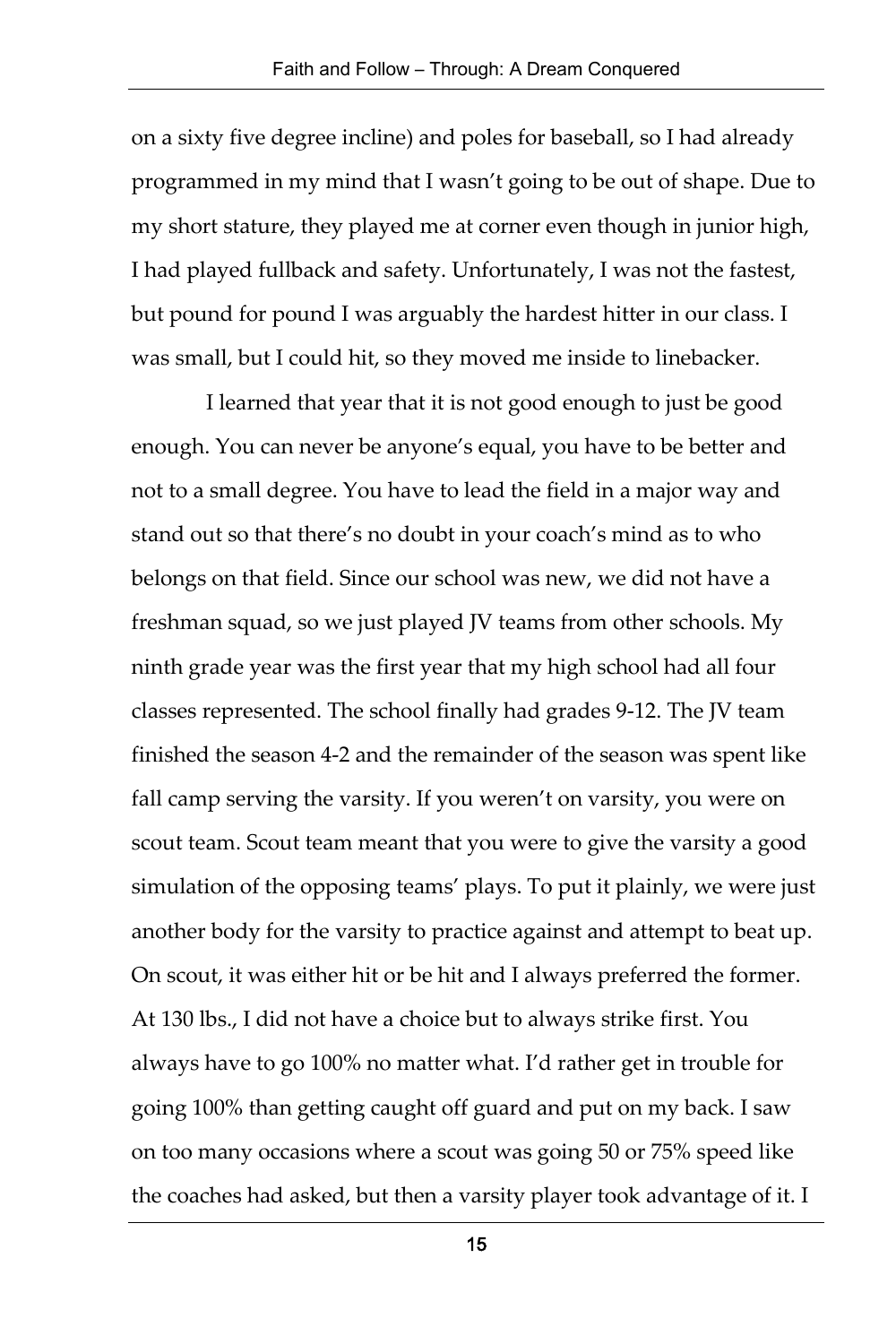decided that I wasn't going to let the coaches slow me down. I wasn't going to listen to the older guys if they told me to chill out or take it easy.

Throughout the season, I continued to throw my body at every opportunity to get noticed. Even though I was on scout team, I still gave my best effort because it was getting me noticed. It was also making the team better. Just because I was servicing the varsity like a "scrub" or someone inferior did not mean I had to play like it. I could sharpen my skills and make plays, while fulfilling my role on the team. **Sometimes you have to know your role, fulfill your role, and then the promotions will come.** It is vital to understand we cannot always choose our circumstances, but we can control our attitude and responses towards them. I could not help the fact that I was undersized, but I knew I could help myself by playing bigger mentally and physically. **The body is a servant to the mind, so you're never as empty as you think**. The more you pour resilience into your mind, the stronger you'll be.

#### **Sophomore Year**

I was more determined than ever to make my sophomore year better than the last. I now stood at an astounding 5'3" and was weighing a whopping 152 lbs.; all the more reason to put in the work. The motto for the summer was mind over matter because I was either going to make myself show up or shut myself down. For this year's summer workouts, I transitioned to a hill that measured 110 meters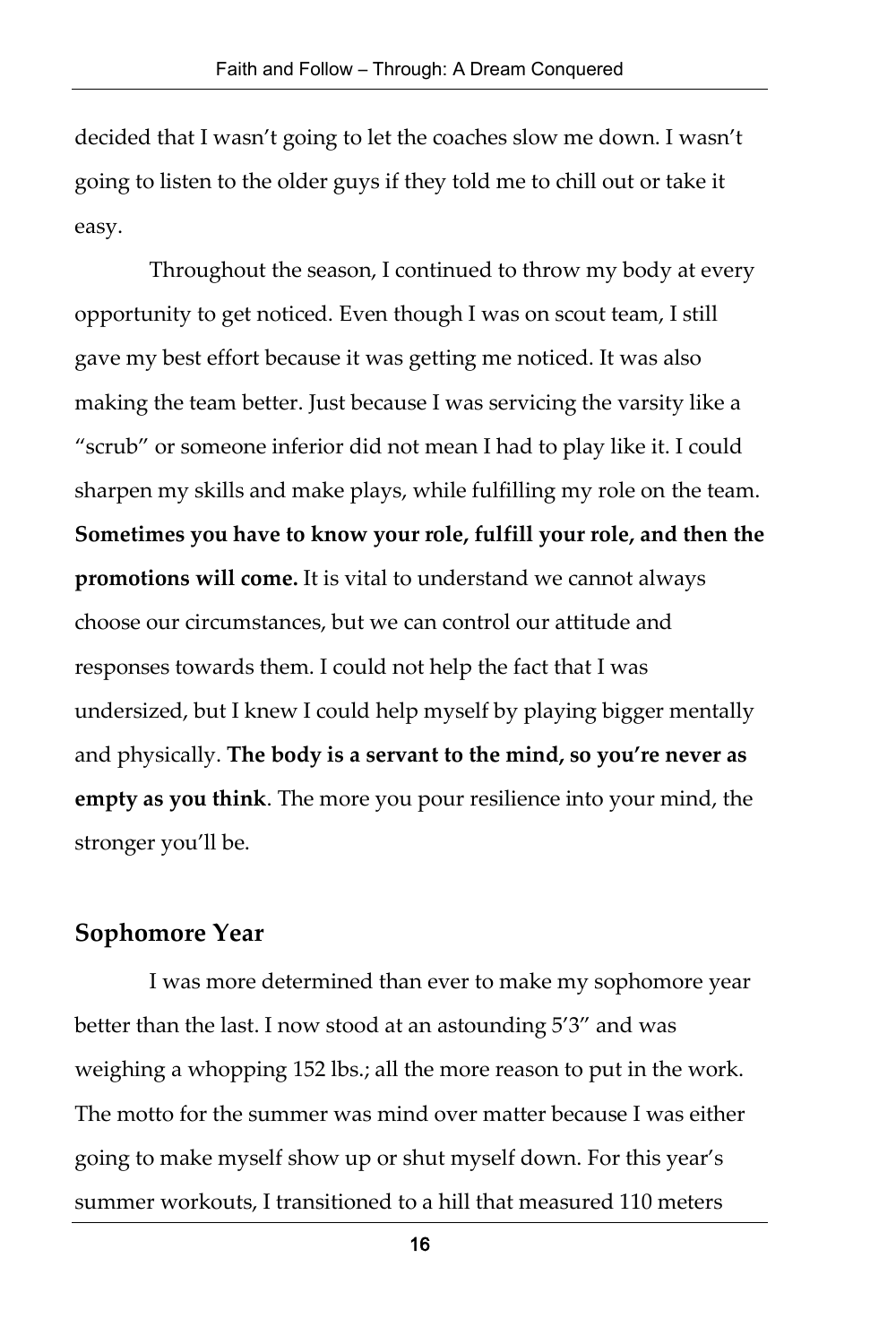long on a forty five degree incline. I ran that hill twenty times in addition to bear crawls, broad jump burpees, walking pushups, single leg lateral hops, and resistance band training. That summer, I was hitting that hill at least two times a week and the days in between I was either playing travel baseball or weight training with my Pops. That summer was the first summer that I actually took upon myself to go work out. If I was at my brother's baseball practice, instead of sitting around, I'd jog half a mile up the road to go run the old forty five yard hill until practice was over. It was no longer something I waited to do because my baseball team was doing it or because it was on the agenda for the week. I wanted to go run and work out because I needed to find a way to put myself in the best possible scenario to get some playing time my tenth grade year.

\*\*\*

There are ten regular season games in high school and I had only played special teams for the first five games. For those of you reading who are not familiar with football, you have offense, defense, and special teams. Special teams consist of: kickoff, kickoff return, punt, and punt return. Since it is a third of the game, it can be a game changer. Typically in high school, the guys who play special teams are guys who can play but probably won't see a lot of playing time on either offense or defense. However, if you make enough plays on your respective special teams, you might start to see some action on the field at your respective position.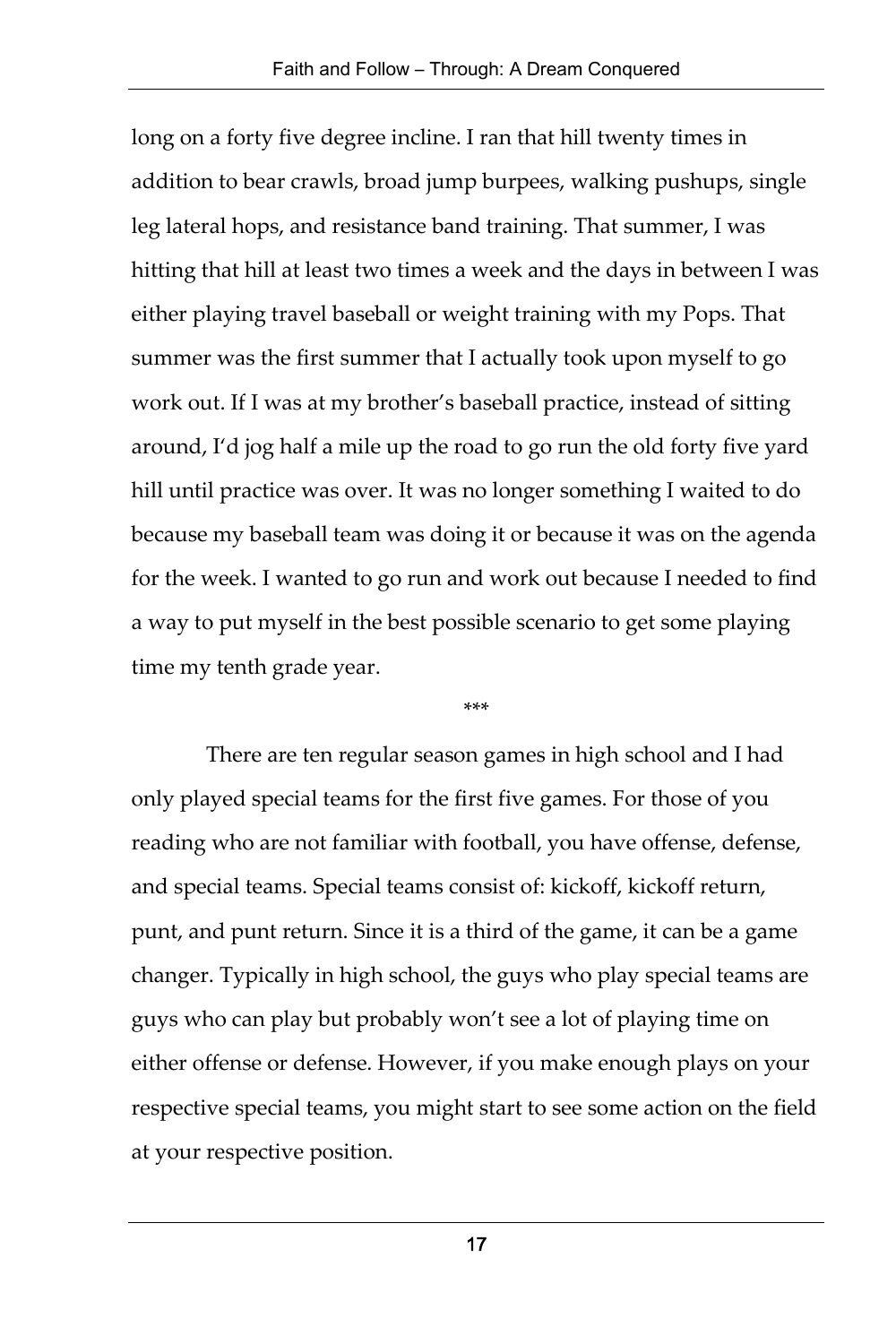Nonetheless, it was time to mobilize and take a look within because I was stagnant. I felt like I had made zero progress and the season was halfway over. I needed to elevate my game some more. Pops emphasized the fact that I needed to stop thinking like an underclassman and to never let anyone put titles on me. I was told to never wear the title that somebody gives me and to play the game like I knew how, which was tough and fast. I was a football player, and not "just a sophomore."

I wasn't the fastest when it came to straight line speed but sideline-to-sideline was another story. My 40-yard dash was not impressive, but I could make any and every play on the field. I could get to the ball no matter how fast you were moving laterally. Pops told me you always want to show up in the camera on the game film when the play is over. You're either making the play or you're around the play, which means you were about to make the play. I was told to never assume someone else was going to make the play, so in practice I was full speed to the ball carrier until I heard the whistle blow the play dead. When game six came around, I was determined to make my mark and get a promotion. I did not just want to be a special team's guy. I knew I could play and that I was ready to play, but I had to make the coaches believe.

Game six arrived and we squared off against the Fighting Irish of Father Ryan. We were undefeated but trailing, late into the third quarter. We finally responded with a score which cut the opposing team's lead to within a touchdown. It was time for kickoff and in my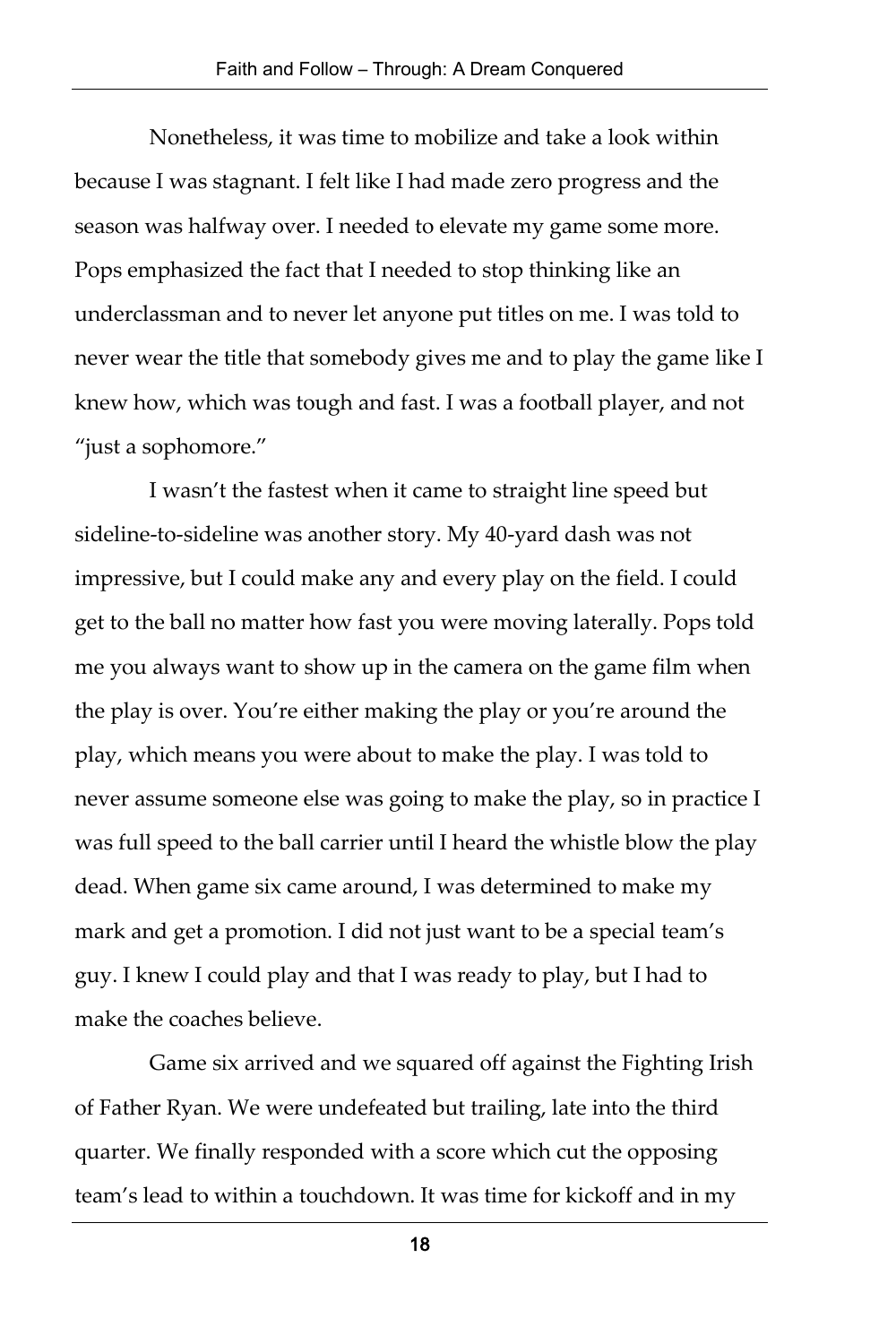head I was saying "You haven't made any noise all game. You said you were ready to step up so be the guy who makes the play." We kicked off, squeezing to our sideline and I started to head down the field with a full head of steam. The wedge was heading my way and I built up more speed to try to bust it and make some noise that way, but before I knew it, it was just the ball carrier and me. I put my head through his chest, separating him from the ball, and I felt the crowd wince in pain screaming, "oooo!" My teammates and coaches went crazy. We recovered and returned it to the goal line. That Saturday after the game, in the coaches' meeting, my name was brought up. The discussion on the floor was why I wasn't playing on defense. The response was, "He's too small, Coach" and then he simply replied, "Well, find me eleven more like him."

Within the next few games, I was rotating in at Bandit, which was our outside down linebacker. So at 5'3", 152 lbs., I was playing LB as a sophomore because I made up my mind not to be content with my current role as solely a special teams guy. I never again accepted the "this was good for now" mentality. I didn't accept anything less than what I felt I deserved. You do yourself a disservice if you do not expect yourself to be more than your current predicament. **It is not okay to settle.** You can either sit and think one day your opportunity will come, or you can know and take action. The mentality and approach you take into a situation is crucial. What you think and how you think can quickly coalesce into habit so think great, act great, and be great.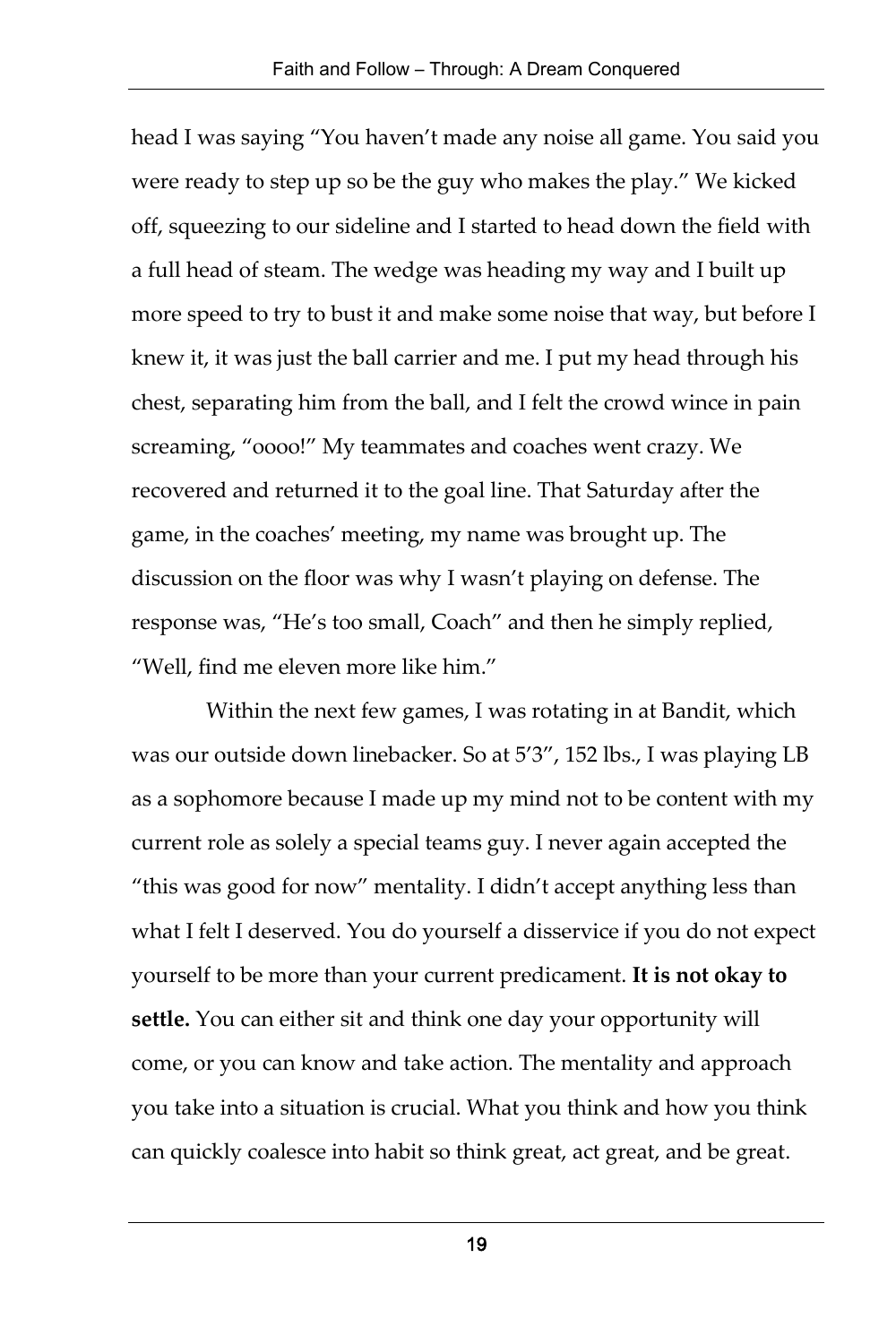### **Junior Year**

Entering this year I was 5'6" and 171 lbs. As always, I put in copious amounts of work over the summer with my Pops and blew my school's conditioning test out of the water. The conditioning test was just twenty 110-yard sprints. The previous year, we went 10-0, but then lost in the semi-final round of playoffs. This year as a squad, we were determined to take it all the way to the championship and win. I was starting outside linebacker and finally started mixing it in on offense at fullback. Yes, I was only 171 lbs., but I was trying to thump anything that came head on towards me as if I was 230 lbs. Every play, I brought all I had simply because I knew it was necessary. I remember one game, I ran at least fifteen isolation blocks against a 230 lb. linebacker in the first half. Every linebacker and fullback I encountered was bigger than me, but I refused to call them tougher. My heart was too big to fear anyone. I was always taught to fear no man, only God, so I wasn't going to shy away from anything. Psalm 118:6 reads "The Lord is on my side: I will not fear. What can man do to me?" Just because you fear none, do not assume that no one will challenge you.

One blessing that is also somewhat of a curse is that I'm a nice guy. I am always smiling. Sometimes, I'll admit that I was too nice and people would mistake my kindness for weakness. I remember one practice in particular, coach called me out for something and made an example out of me by putting me on scout team. Since I was nice and respectful, I didn't plead my case. I simply did what I was told. I took off my orange penny (seniors and starters were in orange while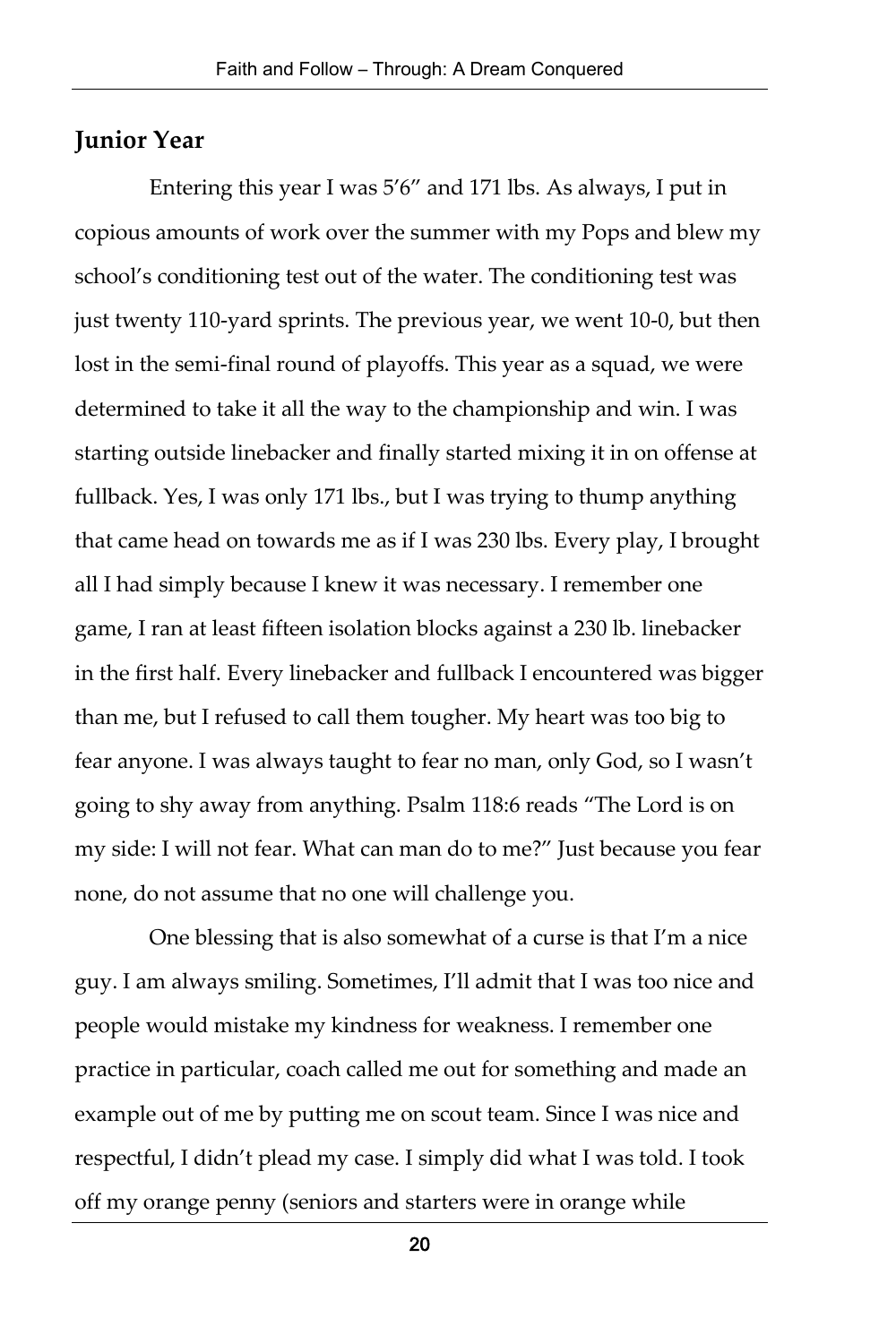underclassmen and scouts were in white). Little did my coach know that I was furious and that I was on a mission to put everybody on their back for the rest of the day. Everybody was going feel me. Stretch run play to the sideline with a lead blocker…FB annihilated, break away run…hello, not today, and pass complete trying to get extra yards…C'mon here bro, time to collect that lunch money.

They saw a different side of me that day. It took me back to the times when my Pops demonstrated having two mentalities when you're playing sports. He explained that I had to have an alter-ego- had to become somebody else, especially in football. Nantambu was the nice, studious gentleman, but Bu (which is what most people in high school called me) had to be a lion. I remember Pops turning off the lights in the house and then turning them back on to illustrate a "flip the switch" mentality. My brother and I would relax when the lights went off, and then make game faces and scowl when the lights came on. It has to happen that fast. Needless to say, I never went back to scout team after that day.

In this example lies a pearl of a teaching point: **coaches will try to play head games with you at every level. It is important that they never know that they've pushed your buttons**. Once coaches realize that they know what makes you tick, your weakness is exposed, which they will exploit. Even if you aren't wrong, on the next play prove to them that you can make the adjustment and send them a message with your play and execution.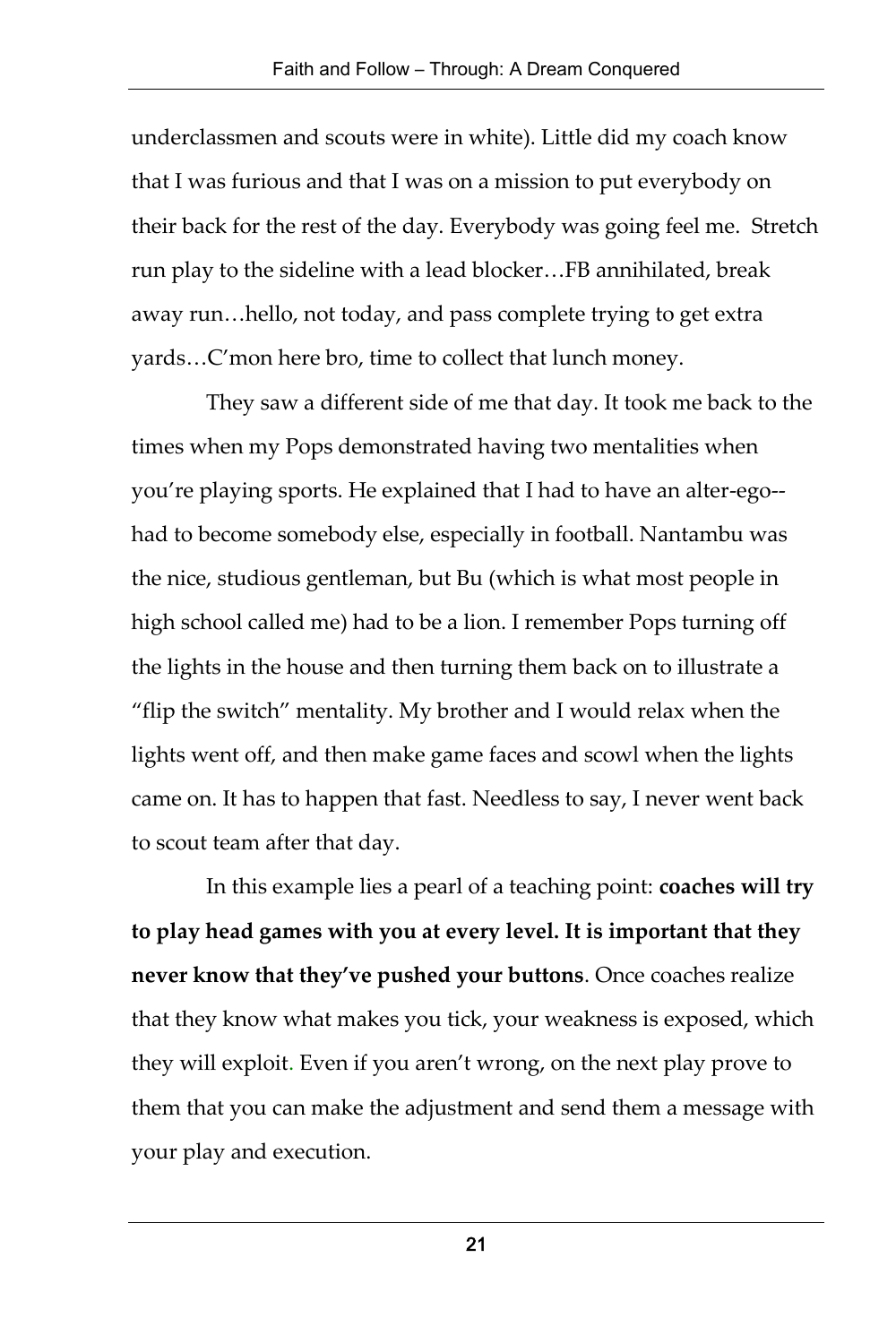Unfortunately, this year we went 10-0 and lost in the playoffs once again. We actually were put in the exact same predicament as the previous year: fourth and one yard to go with under two minutes left. We became too predictable and were held a yard shy.

### **Senior Year**

Last year, we fell one yard shy from reaching the state championship. This year we were determined to not be denied. To do this, we would have to put heavy emphasis on leadership. Coaches empowered the seniors to lead, and you were either all in or you were out.

Now I was not a very gregarious individual. I was especially not vocal on the field. People always assume that you have to be vocal to lead, especially if you are a senior. There is this unsung myth coaches preach that as seniors, you have a responsibility to carry the torch and march your army into the battle to take the castle. I agree, as seniors it is your duty to show the younger guys how things operate on the team and carry the torch in that respect, but not every senior is a leader. My philosophy was that I was going to work hard and do the right thing and if you were around me, then I was going to hold you to the same standard. The truth is, anyone can lead. **Assumed leadership is dangerous because it ends up deciphering to ambiguity and a disarrayed foundation.**

Fast forward four years from this moment into my senior year at Miami. It was bowl weekend and the majority of us were already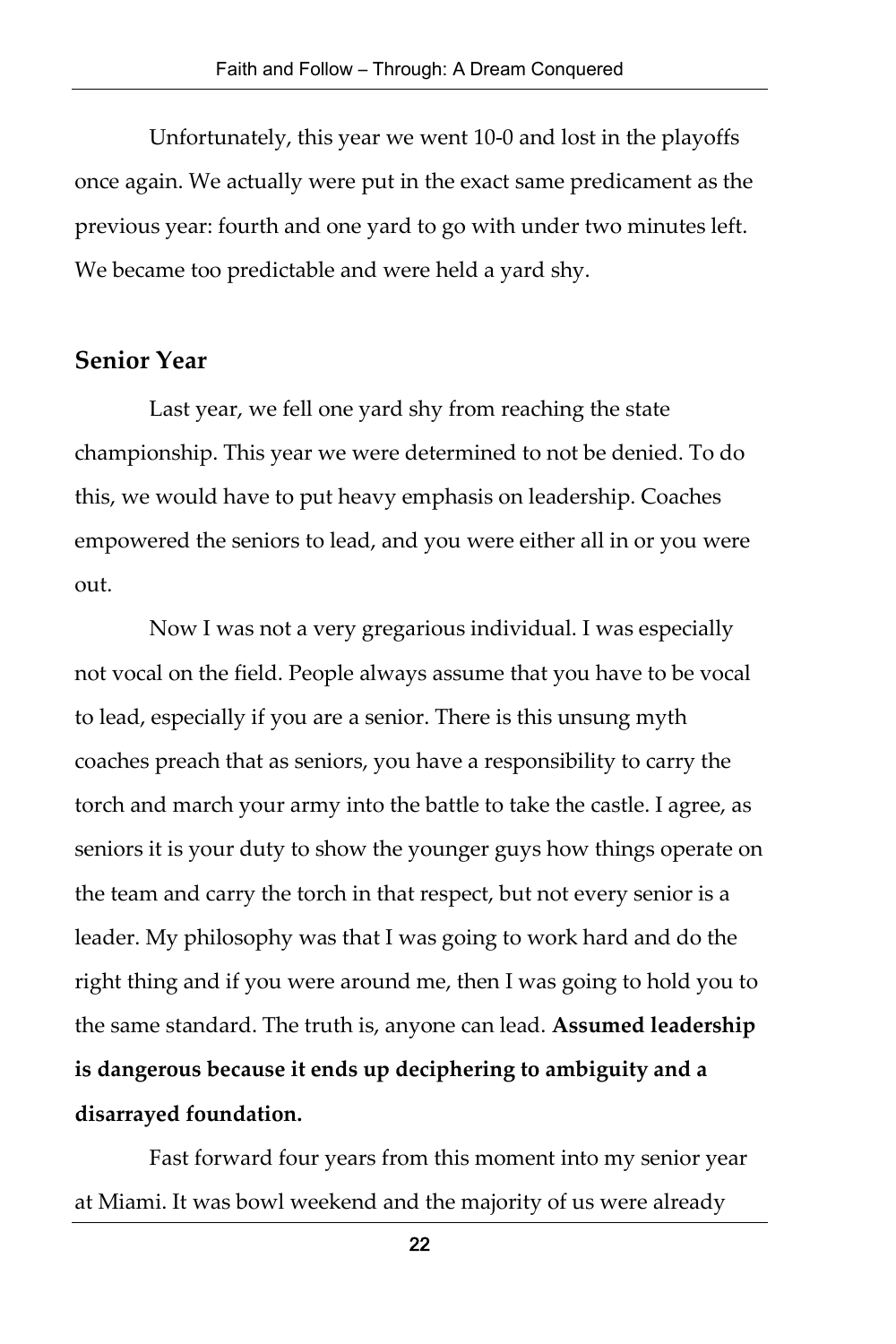bummed out about how the season manifested with a 6-6 record when we had so much talent. The first bowl practice was sloppy all around on the defensive field. The scout team wasn't running plays full speed and we, of course, played to their tempo. Coach lost it on the entire group and told us to go do up-downs on the sideline. So as I began to chop my feet, I heard a few of my teammates start to snap. They began to verbally express their disapproval. Long story short, a few of them decided to just ignore the coach and not do up-downs. One of the main "leaders" of the team decided to walk off and I step to him as he's coasting up the sideline saying, "What you doing bro? Is this what we do now? You're supposed to be a leader, supposed to be OUR leader and you actin' like this? Way to lead bro…way to show the youngins how it's done. And you call yourself a leader?!" I was honestly upset because I was disappointed in him.

As the next defense was in getting reps, I stood forty yards behind the defense away from everyone to just calm down. The leader I approached came back there to talk to me and explain where he was coming from. I knew he sensed that I didn't want to hear it. Quite honestly, he lost a lot of respect from me that day, but we're brothers on the field so it was squashed and we got back on the same page. Just note that if everyone sees you as a leader or assumes that you are the leader, don't pick and choose when to lead. Do not be some-timey. Live and lead one way all the time--the right way. A leader does not give into temptation. **Leaders are supposed to be the light when there seems to be nothing but darkness.**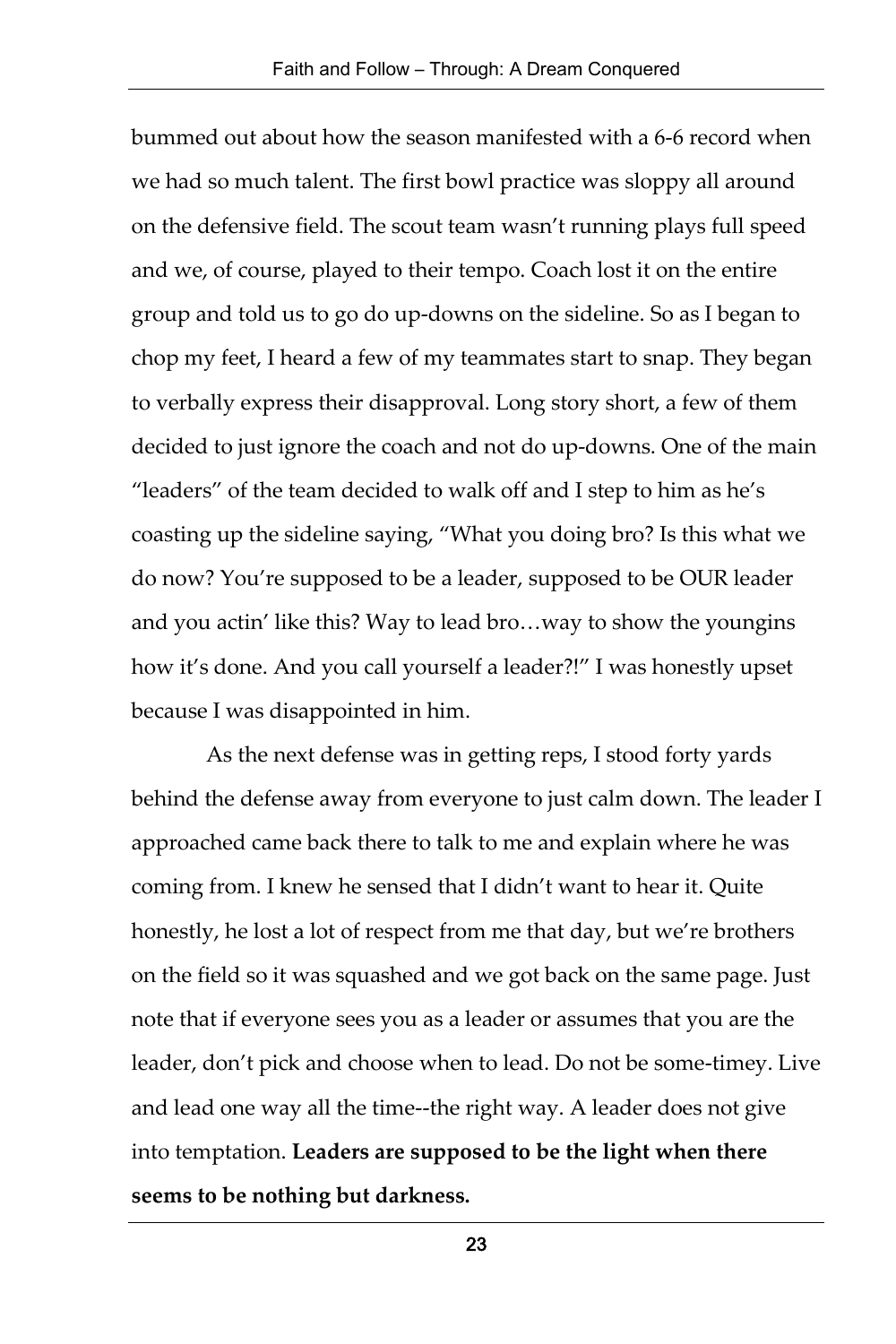\*\*\*

I believe in leading by example. For instance, back to high school, if we were in the weight room and you were around me, you knew that I wouldn't cheat my reps or slow down to run with the pack. I gave it all I had, all the time, because you never know who is watching. I never goofed off when coaches turned their back because it was not making me better. Cheating would only do me a disservice. Don't get it twisted, as a team we had a lot a fun. I have silly memories for days regarding the camaraderie we had as a unit, but there is a time and place for everything.

Due to my unorthodox display of leadership, I was never in the spotlight and this was preferable. I did not mind doing the dirty work that often went unnoticed, as long as it was for the betterment of the team. Ultimately, if the team was doing well, then I was doing well. This is why I worked so hard during my offseason summers doing 100 reps with 45 lb. plate circuits, hills, and shoulder presses until my shoulders went numb and I just couldn't make them move anymore. I trained to failure because I did not want to fail. I refused to let you catch me slipping. The team would not suffer because I was too tired or if I couldn't finish the play by driving the running back backwards because I didn't weight train or fine-tune my technique. The more work you do in the dark, the brighter you'll shine in the light. There was purpose attached to everything I performed.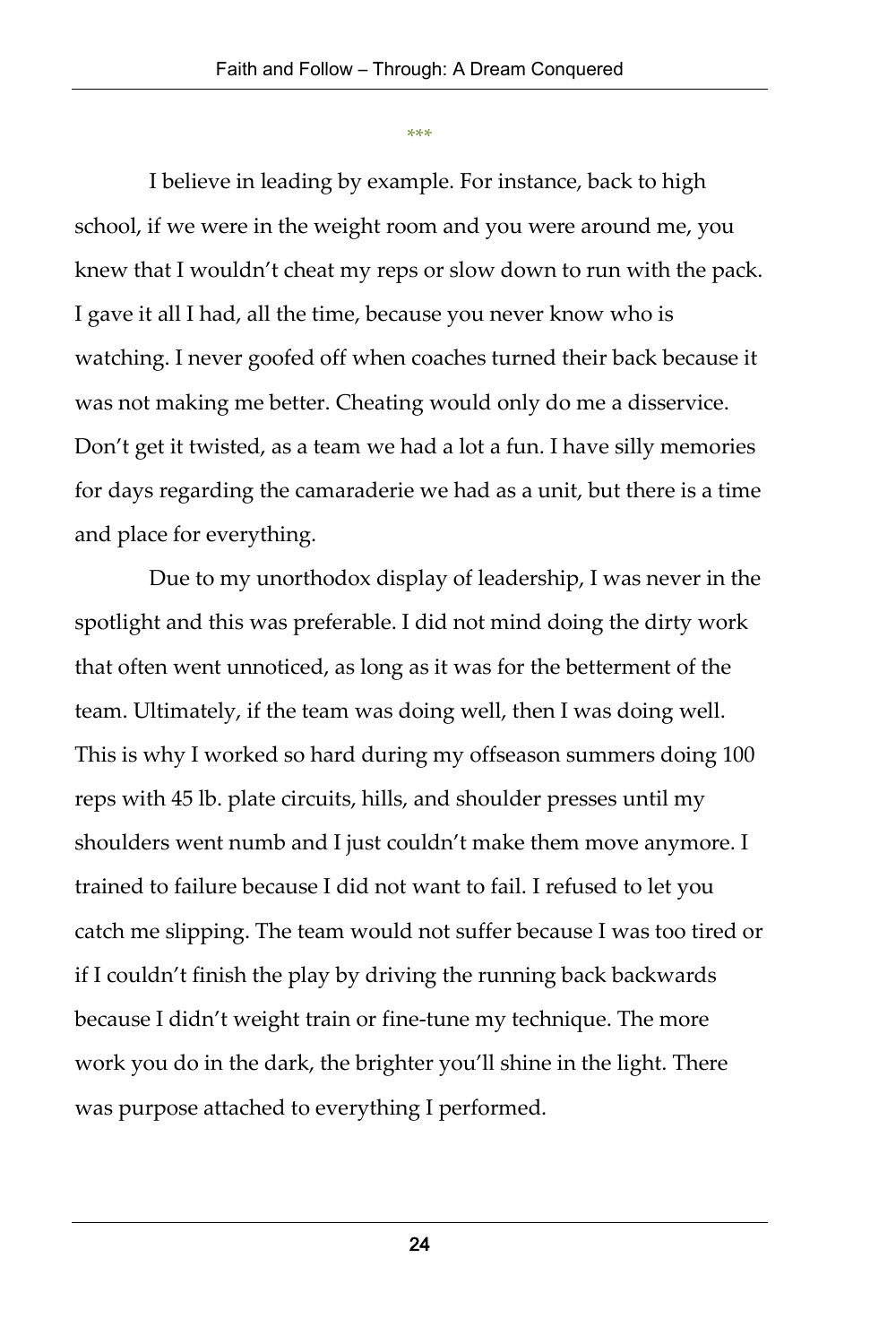*"Until thought is linked with purpose, there is no intelligent accomplishment." –James Allen*

You have to grind to shine. If you do your due diligence with consistency and let the grind be a part of you, then you will not fail when your opportunity is presented before you. I wanted to be dependable. I encouraged and challenged the younger guys to try and outwork me.

\*\*\*

Perfection was the mission of our class. We wanted to start perfect and end perfect. In order to do that, everyone had to want to compete at the highest level. The past couple of years, our team had been dominant, but not when it counted. We were unstoppable…until we weren't. We never got past that final step: the state finals. It was as if we could smell the food cooking in the kitchen, but could never sit down at the table to eat it. This year was going to be different. Enough was enough and it was time to show up and show out from start to finish. If you didn't believe, then it was time for you to hop off this train, because my class knew we weren't stopping until we made it to the championship. The feeling was mutual across the entire squadron.

By the time the season rolled around, I was 5'9", 185 lbs. On defense, my predominant position was now weak side linebacker, but I also played strong side and middle linebacker. On offense, I was fullback and finally got reps at running back. I never left the field of play. I told my Pops that I was getting tired and he told me find a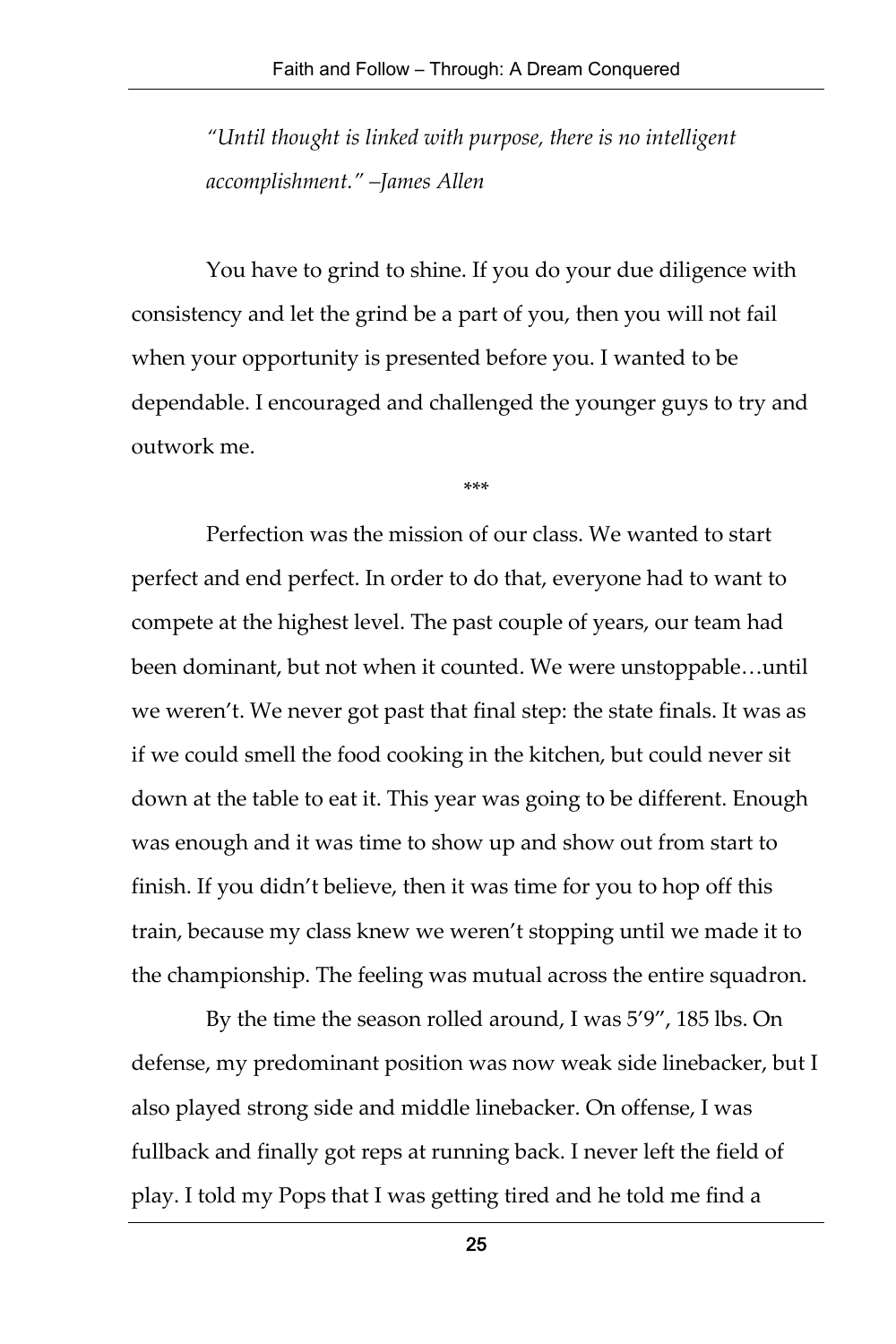solution. I took it upon myself to run extra after practice to get myself in the caliber playing shape required to play a full game both ways without even starting to breathe hard.

Before the season started, Coach gave everyone a sheet of paper and asked them to vote for who they thought should be the team captain. This was the first year he'd ever done anything like it. I decided to exchange votes with a friend of mine and put his name down. That afternoon, I was informed that the team had chosen me to lead the team. I had received 55 out of the 56 votes. One of the new coaches on staff asked, "What do they see in this kid? Why did they all vote for him?" One of the coaches simply replied, "Watch him." At the time, however, I was confused because I wasn't the type of guy to huddle up the guys and give a compelling, confidence boosting speech. I would just do random things as aforementioned like run extra gassers after practice and sometimes guys would join me.

My LB coach played at Alabama and in the NFL. He told me that I was going to have to run the defense, especially since we had a young linebacker core. I accepted the challenge and decided to learn the defense inside and out. To this day, we argue about how I would pick-and-choose when to read guards or if I read them at all like I was taught. I always responded with, "I made plays" and he'd say, "You could've made a lot more." I learned the defense. I knew where the lineman and the safeties were supposed to be and I wanted to make sure that my position group would not be the weakest link, but if we were, that meant that we were going to dominate.